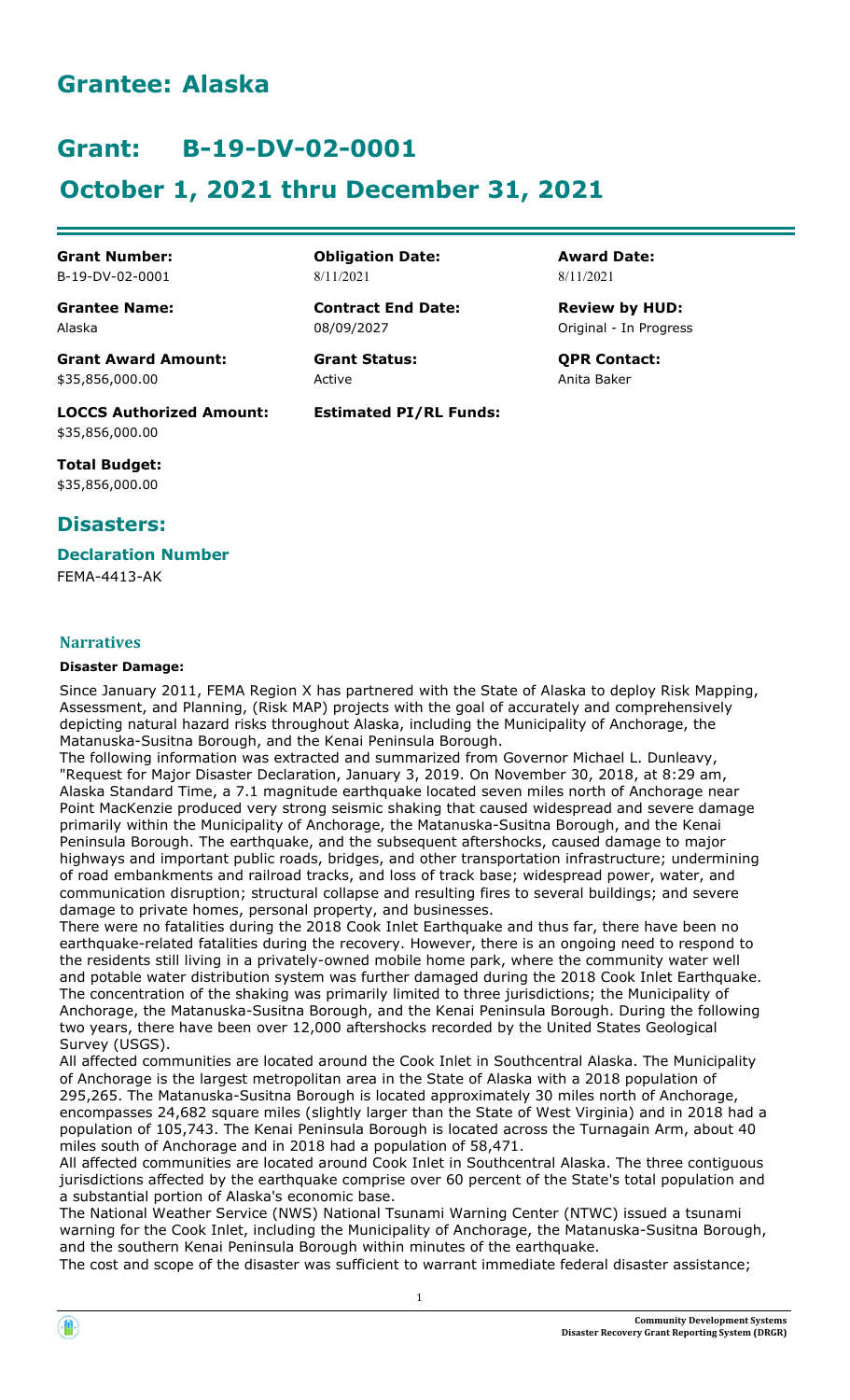thus, in consultation with the Federal Emergency Management Agency (FEMA), Governor Walker requested and received an Emergency Declaration (EM-3410-AK) for direct federal assistance on November 30, 2018.

On January 3, 2019, under the provisions of Section 401 of the Robert T. Stafford Disaster Relief and Emergency Assistance Act, 42 U.S.C. 5121-5207 (Stafford Act) and implemented by 44 CFR 206.36, Governor Dunleavy requested a Declaration of Major Disaster for the State of Alaska. The Presidential declaration of a major disaster for the State of Alaska (FEMA-4413-DR) was issued by President Trump on January 31, 2019.

### **Recovery Needs:**

The State of Alaska/Department of Commerce, Community, and Economic Development (DCCED) has completed the following Impact and Needs Assessment to evaluate the three core areas of recovery - housing, infrastructure, and economic revitalization and to plan disaster relief, recovery, and mitigation activities within the three CDBG-DR eligible jurisdictions; the Municipality of Anchorage, the Matanuska-Susitna Borough, and the Kenai Peninsula Borough.

Due to the severity of the Unmet (Affordable) Housing Needs within the Municipality of Anchorage and the Matanuska-Susitna Borough, the Public Infrastructure and Economic Revitalization Programs have been deleted.

As stated above, there is an ongoing need to respond to the 35 households still living in a privatelyowned mobile home park, where the community water well and potable water distribution system was further damaged during the 2018 Cook Inlet Earthquake. The Forest Park Optional Relocation Program was approved by the U.S. Department of Housing and Urban Development on November 1, 2021. This program is being implemented by NeighborWorks Alaska.

Immediately after the 2018 Cook Inlet Earthquake, the State of Alaska provided interim housing assistance. Currently, there is no need for additional interim housing assistance.

According to the Alaska Housing Finance Corporation, Alaska's sole public housing authority, there is no remaining earthquake damage to public housing.

According to the Cook Inlet Housing Authority, there is no remaining earthquake damage to Indian (Alaska Native) Housing.

According to FEMA, as of May 8, 2019, there is no remaining earthquake damage to affordable and market-rate rental housing.

According to the revised FEMA Individual Assistance Program, there were 4,572 owner-occupied housing units with \$12,823,651 in unmet housing need for all types of housing.

There remains an unmet housing need for the 1,000+ pre-earthquake persons experiencing homelessness (the majority are in protected classes) and a severe shortage of affordable housing (5,000+) within the Municipality of Anchorage.

During the needs assessment, within the Municipality of Anchorage, DCCED determined there are several housing units located in areas with overlapping natural hazards, i.e. Seismic Hazard Zone 4, High Ground Failure Susceptibility; the Bootlegger Cove Special Landslide Hazard Area or the Lower Fire Lake Dam Inundation Area, and Special Flood Hazard Areas. There are also four HUD-Assisted housing projects in Seismic Hazard Zone 4, High Ground Failure Susceptibility and the Bootlegger Cove Special Landslide Hazard Area.

During the needs assessment, within the Kenai Peninsula Borough, DCCED determined there are several housing units located in areas with overlapping natural hazards i.e. Unspecified Seismic Hazard Zones, Coastal Erosion, Tsunami Flood Inundation Areas, and Special Flood Hazard Areas. During the needs assessment, DCCED determined there are numerous housing units requiring additional repair within the Matanuska-Susitna Borough and the Kenai Peninsula Borough.

| <b>Overall</b>                                     | <b>This Report Period</b> | <b>To Date</b> |
|----------------------------------------------------|---------------------------|----------------|
| <b>Total Projected Budget from All Sources</b>     | \$9,671,200.00            | \$9,671,200.00 |
| <b>Total Budget</b>                                | \$9,671,200.00            | \$9,671,200.00 |
| <b>Total Obligated</b>                             | \$0.00                    | \$0.00         |
| <b>Total Funds Drawdown</b>                        | \$0.00                    | \$0.00         |
| <b>Program Funds Drawdown</b>                      | \$0.00                    | \$0.00         |
| <b>Program Income Drawdown</b>                     | \$0.00                    | \$0.00         |
| <b>Program Income Received</b>                     | \$0.00                    | \$0.00         |
| <b>Total Funds Expended</b>                        | \$0.00                    | \$0.00         |
| <b>HUD Identified Most Impacted and Distressed</b> | \$0.00                    | \$0.00         |
| <b>Other Funds</b>                                 | \$0.00                    | \$0.00         |
| Match Funds                                        | \$0.00                    | \$0.00         |
| Non-Match Funds                                    | \$0.00                    | \$0.00         |

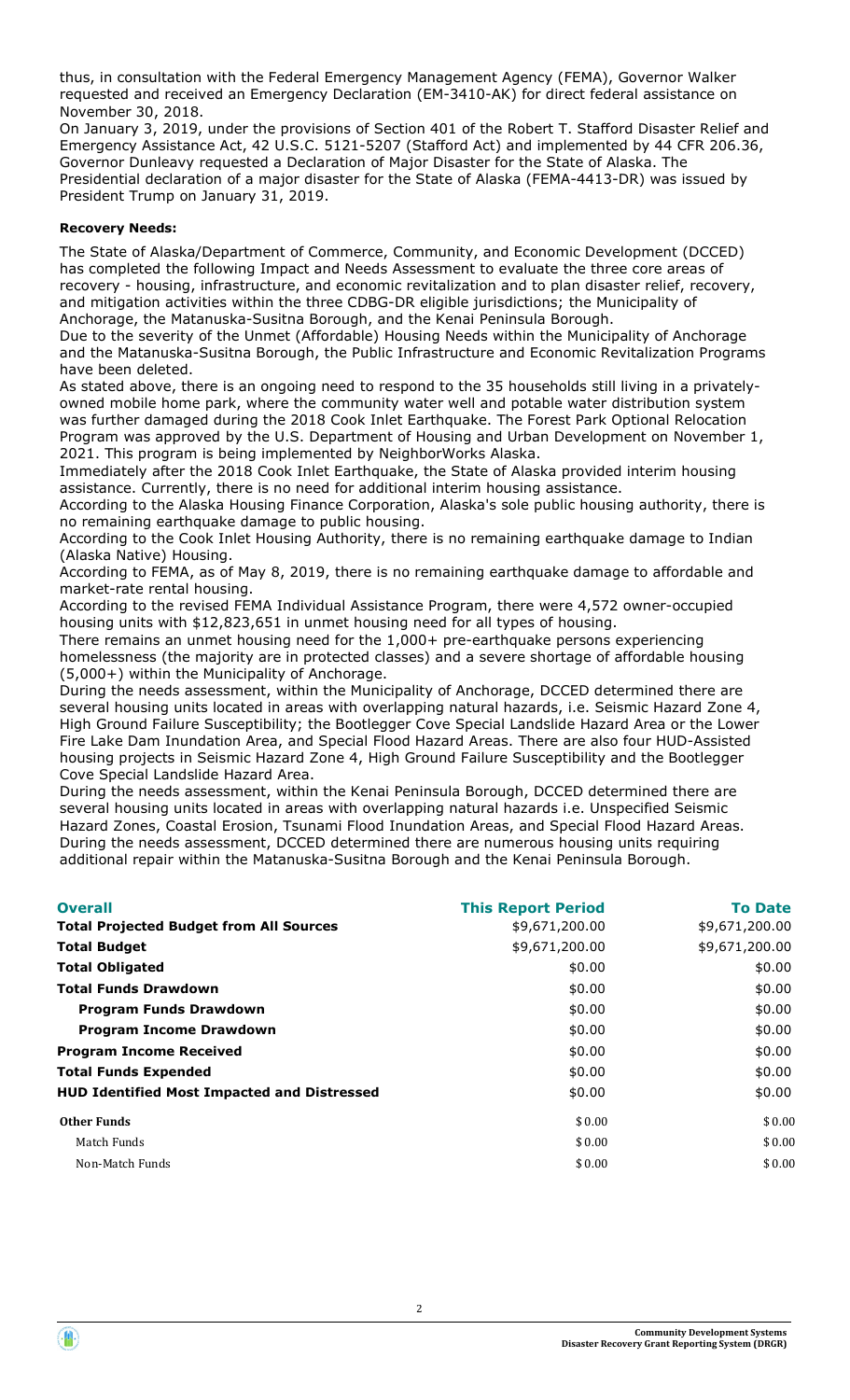| <i>r</i> ando <i>mirpondou</i>              |                    |                |
|---------------------------------------------|--------------------|----------------|
| <b>Overall</b>                              | <b>This Period</b> | <b>To Date</b> |
| Anchorage Neighborhood Housing Services dba | \$0.00             | \$0.00         |
| State of Alaska                             | \$0.00             | \$0.00         |

# **Progress Toward Required Numeric Targets**

| <b>Requirement</b>                  | <b>Target</b>   | <b>Projected</b> | <b>Actual</b> |
|-------------------------------------|-----------------|------------------|---------------|
| <b>Overall Benefit Percentage</b>   | 70.00%          | 40.00%           | N/A           |
| <b>Minimum Non Federal Match</b>    | \$.00           | \$.00            | \$.00         |
| <b>Overall Benefit Amount</b>       | \$20,079,360.00 | \$1,000,000.00   | \$.00         |
| <b>Limit on Public Services</b>     | \$5,378,400.00  | \$.00            | \$.00         |
| Limit on Admin/Planning             | \$7,171,200.00  | \$7,171,200.00   | \$.00         |
| <b>Limit on Admin</b>               | \$1,792,800.00  | \$1,792,800.00   | \$.00         |
| <b>Most Impacted and Distressed</b> | \$28,684,800.00 | \$8,237,160.00   | \$.00         |

# **Overall Progress Narrative:**

**Funds Expended**

On January 27, 2020, the U.S. Department of Housing and Urban Development (HUD) allocated \$35,856,000 in Community Development Block Grant - Disaster Recovery (CDBG-DR) funds to the State of Alaska for the purpose of assisting in longterm recovery from the 2018 Cook Inlet Earthquake, a federally declared major disaster. HUD identified the three CDBG-DR eligible jurisdictions; the Municipality of Anchorage, the Matanuska-Susitna Borough and the Kenai Peninsula Borough. HUD also designated the Municipality of Anchorage as the "Most Impacted and Distressed (MID)" jurisdiction.

On July 1, 2020, DCCED hired a new Grant Administrator for the CDBG-DR program. In September 2020, HUD selected Capital Access to provide HUD Technical Assistance for the CDBG-DR program.

On December 16, 2020, the State of Alaska submitted the State of Alaska Plan for Disaster Recovery #4413: 2018 Cook Inlet Earthquake to the HUD - Anchorage Field Office for review and approval. On December 21, 2020, the Department approved the State of Alaska's Action Plan for the CDBG-DR funds appropriated by the Supplemental Appropriations for Disaster Relief Act, 2018 Public Law (P.L.) 115-254 and Additional Supplemental Appropriations for Disaster Relief Act, 2019 P.L. 116-20. Also, on December 16, 2020, the State of Alaska submitted the Community Development Block Grant - Disaster Recovery (CDBG-DR) P.L.116-20 and P.L. 115-254 Financial Management and Grant Compliance Certification for States and Grantees to HUD for review and approval. HUD requested additional information which was re-submitted on February 22, 2021. The State of Alaska re-certified compliance with the CDBG-DR Financial Management and Grant Compliance Checklist on June 28, 2021. On June 17, 2021, the State of Alaska submitted the CDBG-DR Implementation Plan to the HUD - Anchorage Field Office for review and approval.

The State of Alaska executed the Department's Grant Agreement, B-19-DV-02-0001, on August 11, 2021. On October 12, 2020, the State of Alaska submitted Substantial Amendment #1 to the State of Alaska Plan for Disaster Recovery #4413: 2018 Cook Inlet Earthquake to the HUD - Anchorage Field Office for review and approval. On November 1, 2021, the Department approved Substantial Amendment #1, which proposed limited funding use of \$2.5M for the purpose of expediting one program activity, the Forest Park Optional Relocation Program, within the Municipality of Anchorage, and \$7,171,200 for the State of Alaska Administration and Planning funds so the State may continue to work with the three CDBG-DR eligible jurisdictions to identify capacity and prioritize housing and program activities.

On November 19, 2021, DCCED received the administrative permissions to access the Disaster Recovery Grant (DRGR) Reporting System and started entering the approved Substantial Amendment #1 to the Action Plan into the DRGR system. In December 2021, DCCED drafted Substantial Amendment #2, which proposed limited funding use of \$3.41M for the purpose of expediting the Indian (Alaska Native) Housing Authority/Cook Inlet Housing Authority (CIHA) Affordable Housing Program within the Municipality of Anchorage.

Also, in November and December 2021, DCCED staff worked closely with the Municipality of Anchorage (MOA) Office of Emergency Management to update and revise the MOA All Hazards Mitigation Plan, as required by the Federal Emergency Management Agency. DCCED continued to coordinate with the three CDBG-DR eligible jurisdictions on their proposed housing programs and projects.

# **Project Summary**

| <b>Project #, Project Title</b>                          | <b>This Report</b>                      | <b>To Date</b>                          |                                         |
|----------------------------------------------------------|-----------------------------------------|-----------------------------------------|-----------------------------------------|
|                                                          | <b>Program Funds</b><br><b>Drawdown</b> | <b>Project Funds</b><br><b>Budgeted</b> | <b>Program Funds</b><br><b>Drawdown</b> |
| 01 Administration, 01 Administration                     | \$0.00                                  | \$1.792.800.00                          | \$0.00                                  |
| 02 Planning, 02 Planning                                 | \$0.00                                  | \$5.378.400.00                          | \$0.00                                  |
| 03 Housing, 03 Housing - Forest Park Optional Relocation | \$0.00                                  | \$2.500.000.00                          | \$0.00                                  |
| 9999, Restricted Balance                                 | \$0.00                                  | \$26,184,800.00                         | \$0.00                                  |

# **Activities**

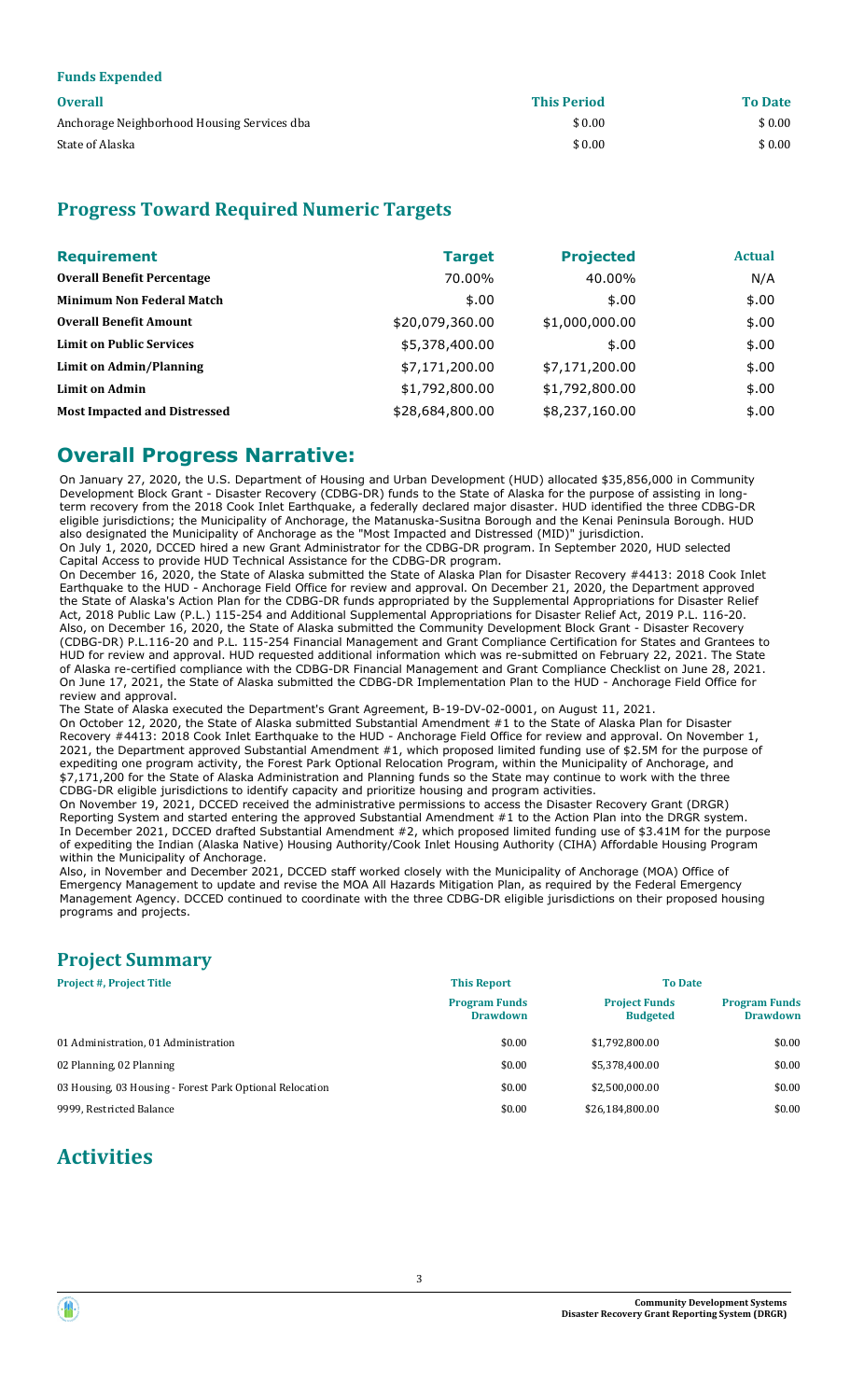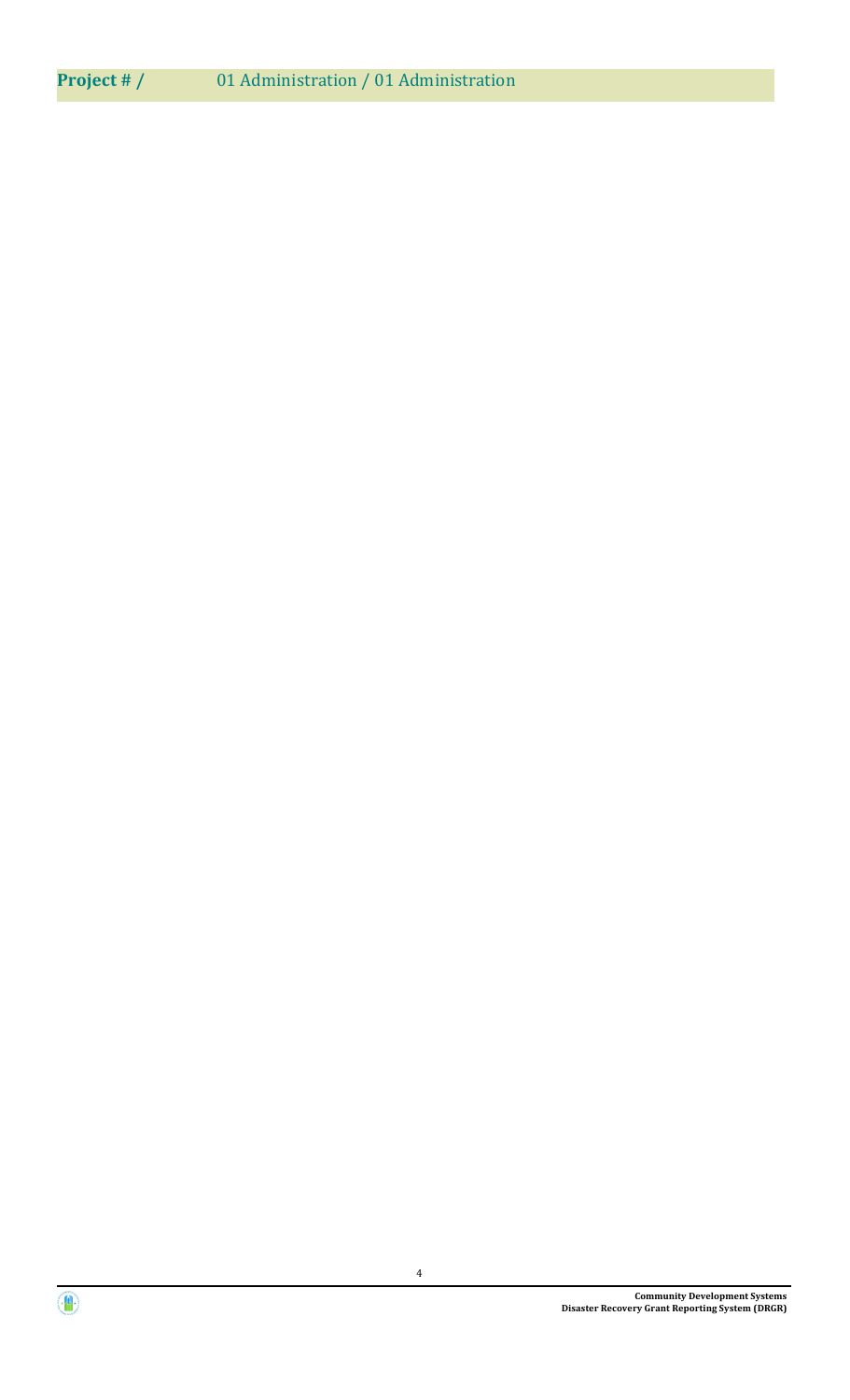# **Grantee Activity Number: R1-1-1 Activity Title: State Administration**

| <b>Activity Type:</b>        | <b>Activity Status:</b>                    |
|------------------------------|--------------------------------------------|
| Administration               | Under Way                                  |
| <b>Project Number:</b>       | <b>Project Title:</b>                      |
| 01 Administration            | 01 Administration                          |
| <b>Projected Start Date:</b> | <b>Projected End Date:</b>                 |
| 11/30/2018                   | 08/10/2027                                 |
| <b>Benefit Type:</b>         | <b>Completed Activity Actual End Date:</b> |
| N/A                          |                                            |
| <b>National Objective:</b>   | <b>Responsible Organization:</b>           |
| N/A                          | State of Alaska                            |
|                              |                                            |
|                              |                                            |

| <b>Overall</b>                                 | Oct 1 thru Dec 31, 2021 | <b>To Date</b> |
|------------------------------------------------|-------------------------|----------------|
| <b>Total Projected Budget from All Sources</b> | \$0.00                  | \$1,792,800.00 |
| <b>Total Budget</b>                            | \$1,792,800.00          | \$1,792,800.00 |
| <b>Total Obligated</b>                         | \$0.00                  | \$0.00         |
| <b>Total Funds Drawdown</b>                    | \$0.00                  | \$0.00         |
| <b>Program Funds Drawdown</b>                  | \$0.00                  | \$0.00         |
| <b>Program Income Drawdown</b>                 | \$0.00                  | \$0.00         |
| <b>Program Income Received</b>                 | \$0.00                  | \$0.00         |
| <b>Total Funds Expended</b>                    | \$0.00                  | \$0.00         |
| State of Alaska                                | \$0.00                  | \$0.00         |
| <b>Most Impacted and Distressed Expended</b>   | \$0.00                  | \$0.00         |
| <b>Other Funds</b>                             | \$0.00                  | \$0.00         |
| Match Funds                                    | \$0.00                  | \$0.00         |
| Non-Match Funds                                | \$0.00                  | \$0.00         |
| <b>Other Funds:</b>                            |                         |                |
| <b>Overall</b>                                 | <b>This Period</b>      | <b>To Date</b> |
| Match Funds                                    | \$0.00                  | \$0.00         |

# **Activity Description:**

State administration

# **Location Description:**

DCCED/DCRA Staff are located in Anchorage, AK 99501, Fairbanks, AK 99701, and Juneau, AK.

### **Activity Progress Narrative:**

On July 1, 2020, DCCED hired a new Grant Administrator for the CDBG-DR program.

On December 16, 2020, the State of Alaska submitted the Community Development Block Grant - Disaster Recovery (CDBG-DR) P.L.116-20 and P.L. 115-254 Financial Management and Grant Compliance Certification for States and Grantees to HUD for review and approval. HUD requested additional information which was re-submitted on February 22, 2021. The State of Alaska re-certified compliance with the CDBG-DR Financial Management and Grant Compliance Checklist on June 28, 2021. The State of Alaska executed the Department's Grant Agreement, B-19-DV-02-0001, on August 11, 2021.

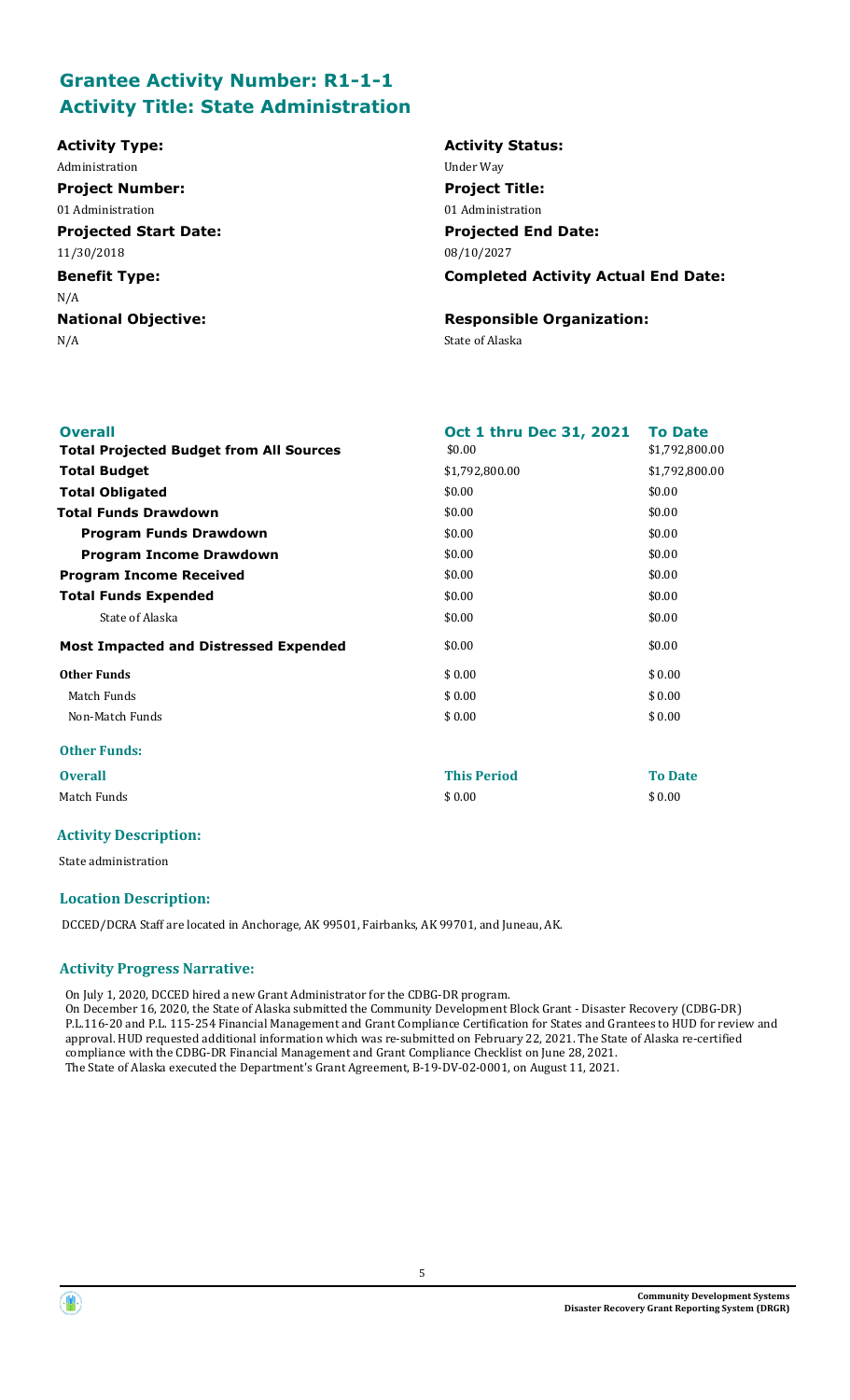In July and August 2021, the Director of the Division of Community and Regional Affairs corresponded and briefed each of the Mayors of the three CDBG-DR eligible jurisdictions on the CDBG-DR and CDBG-MIT programs. DCCED continued to coordinate with the planning staff in the three CDBG-DR eligible jurisdictions on their proposed housing programs and projects. In September and October, DCCED researched and prepared a solicitation for Internal Auditing and Program Monitoring Consultant Services.

On October 12, 2021, the State of Alaska submitted Substantial Amendment #1 to the State of Alaska Plan for Disaster Recovery #4413: 2018 Cook Inlet Earthquake to the HUD - Anchorage Field Office for review and approval. On November 1, 2021, the Department approved Substantial Amendment #1, which proposed limited funding use of \$2.5M for the purpose of expediting one program activity, the Forest Park Optional Relocation Program, within the Municipality of Anchorage, and \$7,171,200 for the State of Alaska Administration and Planning funds so the State may continue to work with the three CDBG-DR eligible jurisdictions to identify capacity and prioritize housing and program activities.

On November 19, 2021, DCCED received the administrative permissions to access the Disaster Recovery Grant (DRGR) Reporting System and started entering the approved Substantial Amendment #1 to the Action Plan into the DRGR system.

# **Accomplishments Performance Measures**

**No Accomplishments Performance Measures** 

# **Beneficiaries Performance Measures**

**No Beneficiaries Performance Measures found.**

# **Activity Locations**

**No Activity Locations found.**

**Other Funding Sources** No Other Funding Sources Found

# **Other Funding Sources Budgeted - Detail**

# **No Other Match Funding Sources Found**

**Activity Supporting Documents:** None

**Project # /** 02 Planning / 02 Planning

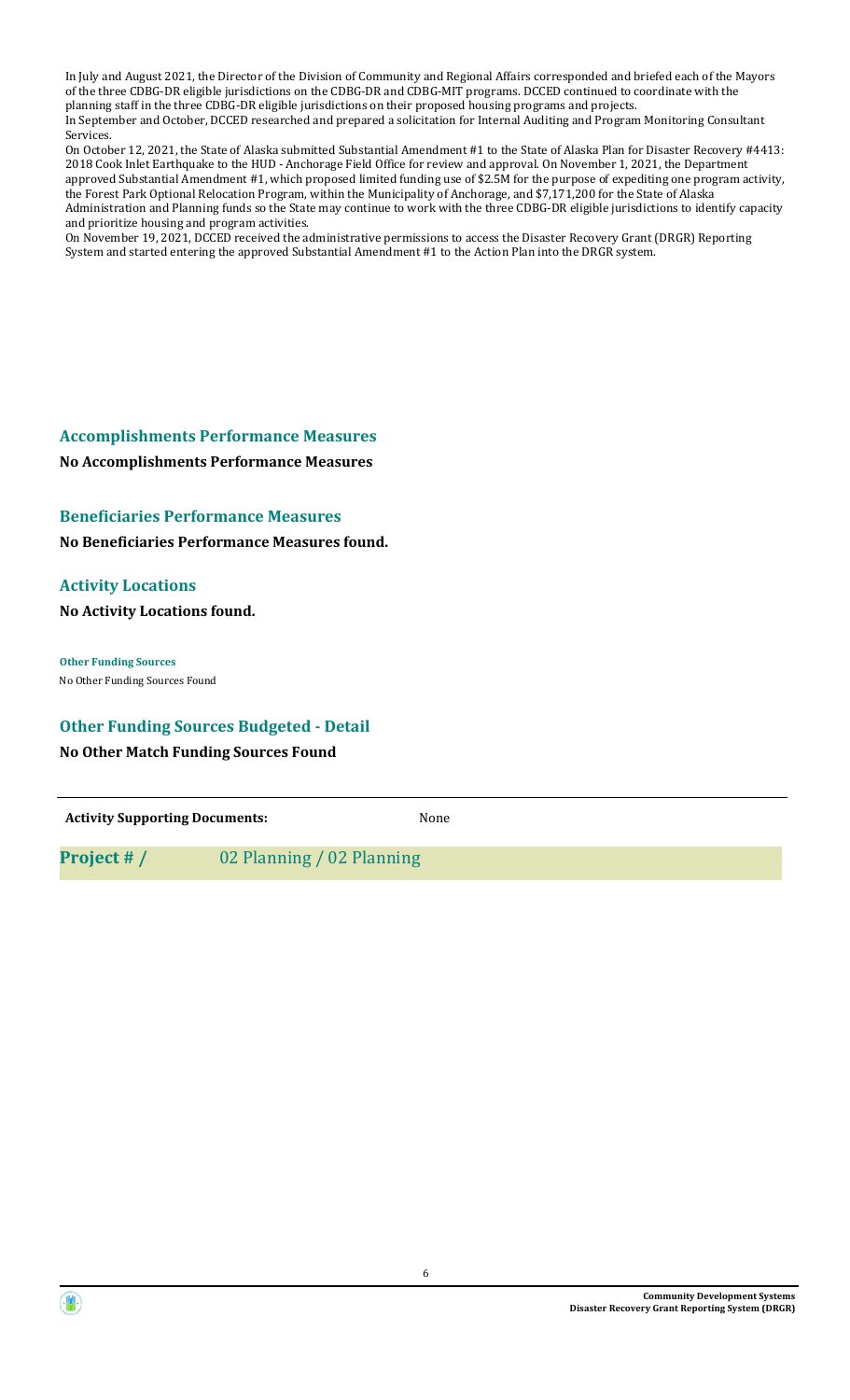# **Grantee Activity Number: R1-2-1 Activity Title: State Planning**

| <b>Activity Type:</b>        | <b>Activity Status:</b>                    |
|------------------------------|--------------------------------------------|
| Planning                     | Under Way                                  |
| <b>Project Number:</b>       | <b>Project Title:</b>                      |
| 02 Planning                  | 02 Planning                                |
| <b>Projected Start Date:</b> | <b>Projected End Date:</b>                 |
| 01/27/2020                   | 08/10/2027                                 |
| <b>Benefit Type:</b>         | <b>Completed Activity Actual End Date:</b> |
| Area Benefit (Census)        |                                            |
| <b>National Objective:</b>   | <b>Responsible Organization:</b>           |
| N/A                          | State of Alaska                            |
|                              |                                            |

| <b>Overall</b>                                 | <b>Oct 1 thru Dec 31, 2021</b> | <b>To Date</b> |
|------------------------------------------------|--------------------------------|----------------|
| <b>Total Projected Budget from All Sources</b> | \$0.00                         | \$4,628,400.00 |
| <b>Total Budget</b>                            | \$5,378,400.00                 | \$4,628,400.00 |
| <b>Total Obligated</b>                         | \$0.00                         | \$0.00         |
| Total Funds Drawdown                           | \$0.00                         | \$0.00         |
| Program Funds Drawdown                         | \$0.00                         | \$0.00         |
| <b>Program Income Drawdown</b>                 | \$0.00                         | \$0.00         |
| <b>Program Income Received</b>                 | \$0.00                         | \$0.00         |
| <b>Total Funds Expended</b>                    | \$0.00                         | \$0.00         |
| State of Alaska                                | \$0.00                         | \$0.00         |
| <b>Most Impacted and Distressed Expended</b>   | \$0.00                         | \$0.00         |
| <b>Other Funds</b>                             | \$0.00                         | \$0.00         |
| Match Funds                                    | \$0.00                         | \$0.00         |
| Non-Match Funds                                | \$0.00                         | \$0.00         |
| <b>Other Funds:</b>                            |                                |                |
| <b>Overall</b>                                 | <b>This Period</b>             | <b>To Date</b> |
| Match Funds                                    | \$0.00                         | \$0.00         |

### **Activity Description:**

Funds will be used by the State of Alaska Department of Commerce, Community, and Economic Development (DCCED)/Division of Community and Regional Affairs (DCRA) to cover the planning, capacity building, and service delivery costs incurred. These costs will include state staff time to create and develop action plans, implementation plans, data collection and needs assessment.

# **Location Description:**

DCCED Staff are located in Anchorage, AK 99501, Fairbanks, AK 99701, and Juneau, AK.

### **Activity Progress Narrative:**

On July 1, 2020, DCCED hired a new Grant Administrator for the CDBG-DR program.

On December 16, 2020, the State of Alaska submitted the State of Alaska Plan for Disaster Recovery #4413: 2018 Cook Inlet Earthquake to the HUD - Anchorage Field Office for review and approval. On December 21, 2020, the Department approved the State of Alaska's Action Plan for the CDBG-DR funds appropriated by the Supplemental Appropriations for Disaster Relief Act, 2018 Public Law (P.L.) 115-254 and Additional Supplemental Appropriations for Disaster Relief Act, 2019 P.L. 116-20.

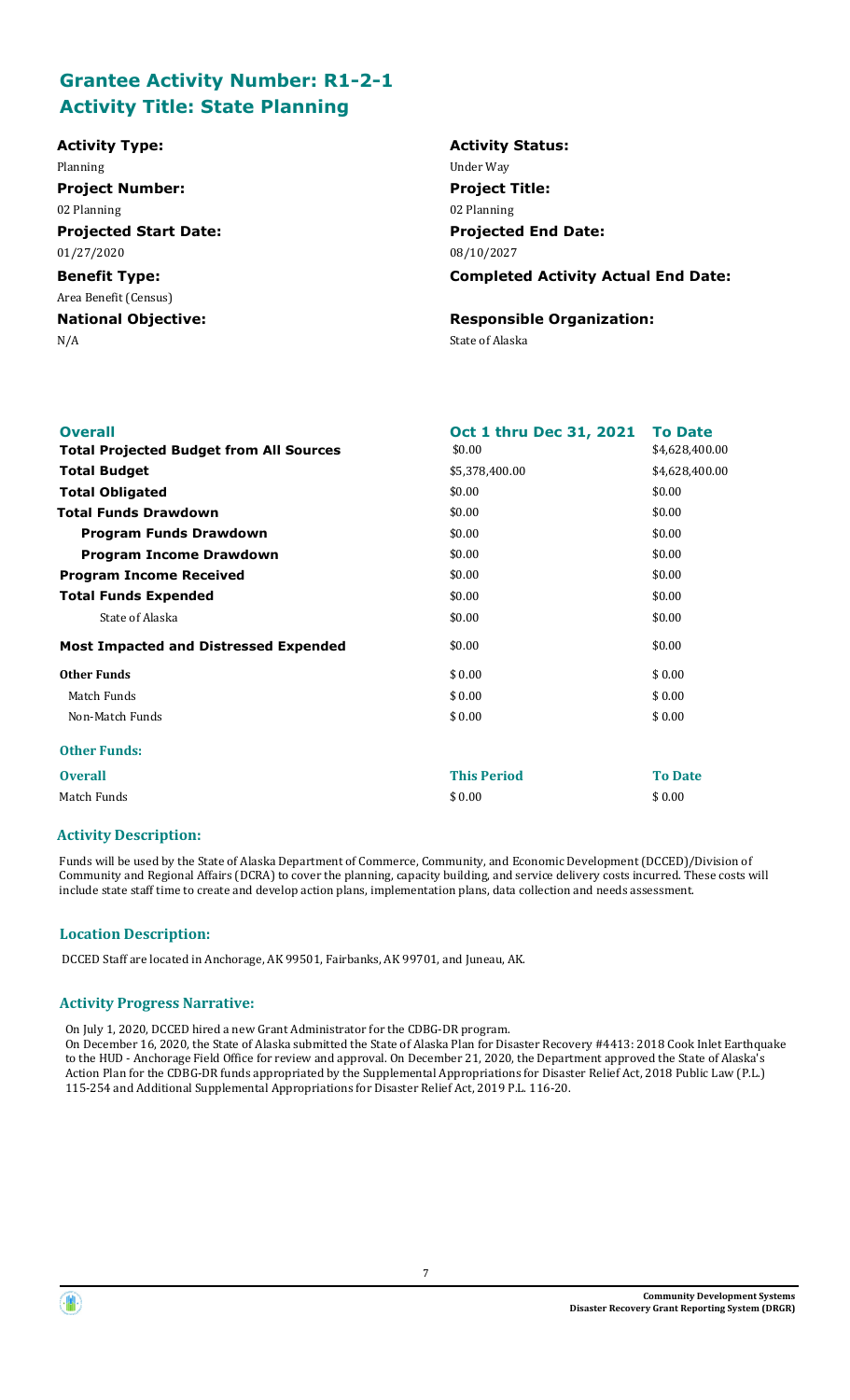On June 17, 2021, the State of Alaska submitted the CDBG-DR Implementation Plan to the HUD - Anchorage Field Office for review and approval.

On October 12, 2021, the State of Alaska submitted Substantial Amendment #1 to the State of Alaska Plan for Disaster Recovery #4413: 2018 Cook Inlet Earthquake to the HUD - Anchorage Field Office for review and approval. On November 1, 2021, the Department approved Substantial Amendment #1, which proposed limited funding use of \$2.5M for the purpose of expediting one program activity, the Forest Park Optional Relocation Program, within the Municipality of Anchorage, and \$7,171,200 for the State of Alaska Administration and Planning funds so the State may continue to work with the three CDBG-DR eligible jurisdictions to identify capacity and prioritize housing and program activities.

In November and December 2021, DCCED drafted Substantial Amendment #2, which proposed limited funding use of \$3.41M for the purpose of expediting the Indian (Alaska Native) Housing Authority/Cook Inlet Housing Authority (CIHA) Affordable Housing Program within the Municipality of Anchorage.

Also, in November and December 2021, DCCED staff worked closely with the Municipality of Anchorage (MOA) Office of Emergency Management to update and revise the MOA All Hazards Mitigation Plan, as required by the Federal Emergency Management Agency. DCCED continued to coordinate with the three CDBG-DR eligible jurisdictions on their proposed housing programs and projects.

# **Accomplishments Performance Measures**

|                                 | <b>This Report Period</b> | <b>Cumulative Actual Total / Expected</b> |
|---------------------------------|---------------------------|-------------------------------------------|
|                                 | <b>Total</b>              | <b>Total</b>                              |
| # of Plans or Planning Products |                           | 0/4                                       |

# **Beneficiaries Performance Measures**

**No Beneficiaries Performance Measures found.**

# **Activity Locations**

### **No Activity Locations found.**

**Other Funding Sources**

No Other Funding Sources Found

### **Other Funding Sources Budgeted - Detail**

# **No Other Match Funding Sources Found**

| <b>Activity Supporting Documents:</b> | None                                                      |
|---------------------------------------|-----------------------------------------------------------|
| Project # /                           | 03 Housing / 03 Housing - Forest Park Optional Relocation |

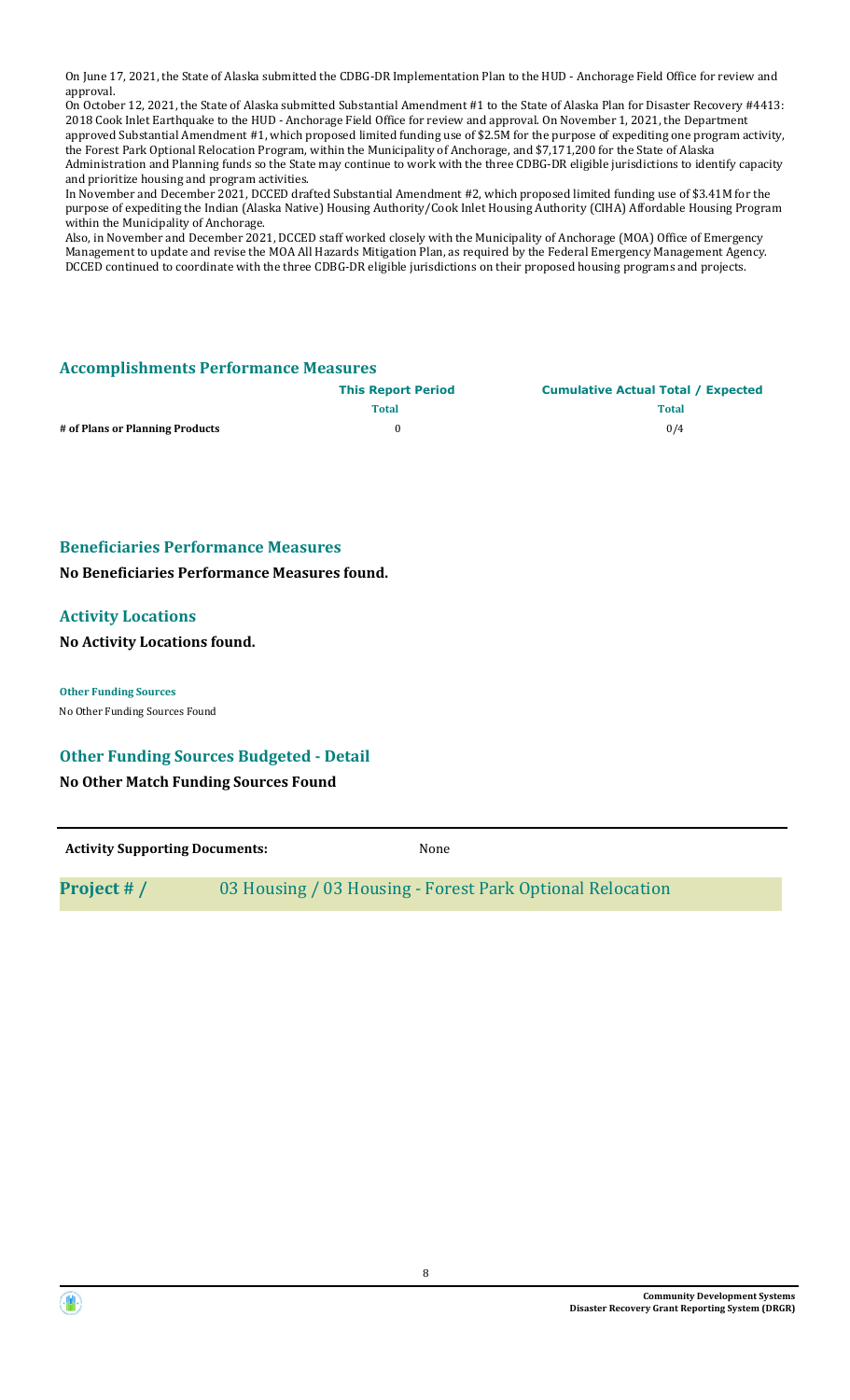# **Grantee Activity Number: R1-3-1 Activity Title: Forest Park Optional Relocation Program**

Relocation payments and assistance Under Way

**Projected Start Date: Projected End Date:**

Direct Benefit (Households)

# **Activity Type: Activity Status: Project Number: Project Title:**

03 Housing 03 Housing - Forest Park Optional Relocation

05/17/2021 08/10/2024

**Benefit Type: Completed Activity Actual End Date:**

# **National Objective: Responsible Organization:**

Low/Mod-Income Housing Anchorage Neighborhood Housing Services dba

| <b>Overall</b>                                 | Oct 1 thru Dec 31, 2021 | <b>To Date</b> |
|------------------------------------------------|-------------------------|----------------|
| <b>Total Projected Budget from All Sources</b> | \$0.00                  | \$100,000.00   |
| <b>Total Budget</b>                            | \$2,500,000.00          | \$100,000.00   |
| <b>Total Obligated</b>                         | \$0.00                  | \$0.00         |
| <b>Total Funds Drawdown</b>                    | \$0.00                  | \$0.00         |
| <b>Program Funds Drawdown</b>                  | \$0.00                  | \$0.00         |
| <b>Program Income Drawdown</b>                 | \$0.00                  | \$0.00         |
| <b>Program Income Received</b>                 | \$0.00                  | \$0.00         |
| <b>Total Funds Expended</b>                    | \$0.00                  | \$0.00         |
| Anchorage Neighborhood Housing Services dba    | \$0.00                  | \$0.00         |
| <b>Most Impacted and Distressed Expended</b>   | \$0.00                  | \$0.00         |
| <b>Other Funds</b>                             | \$0.00                  | \$0.00         |
| Match Funds                                    | \$0.00                  | \$0.00         |
| Non-Match Funds                                | \$0.00                  | \$0.00         |
| <b>Other Funds:</b>                            |                         |                |
| <b>Overall</b>                                 | <b>This Period</b>      | <b>To Date</b> |
| Match Funds                                    | \$0.00                  | \$0.00         |
|                                                |                         |                |

# **Activity Description:**

This activity meets the National Objective of Low-Moderate Income Housing, as described in 24 CFR 570.483(b)(3) and is an eligible activity under Section 105(a)(11) of the Housing and Community Development Act of 1974. This activity will be implemented by NeighborWorks Alaska. The Forest Park Manufactured Housing Unit (MHU) Relocation Reimbursement Program provides for the reimbursement of expenses to eligible Forest Park households for the manufactured housing unit relocation, leveling, skirting, and reconnection to all public utilities to lots within the Municipality of Anchorage or the Matanuska-Susitna Borough. The manufactured housing unit must meet HUD certification requirements, i.e. must have a HUD certification label. The new lot must meet HUD Environmental Review requirements.

# **Location Description:**

Forest Park Mobile Home Park located at 16533 Old Glenn Highway, Chugiak, AK 99567.

# **Activity Progress Narrative:**

On November 1, 2021, the Department approved Substantial Amendment #1, which proposed limited funding

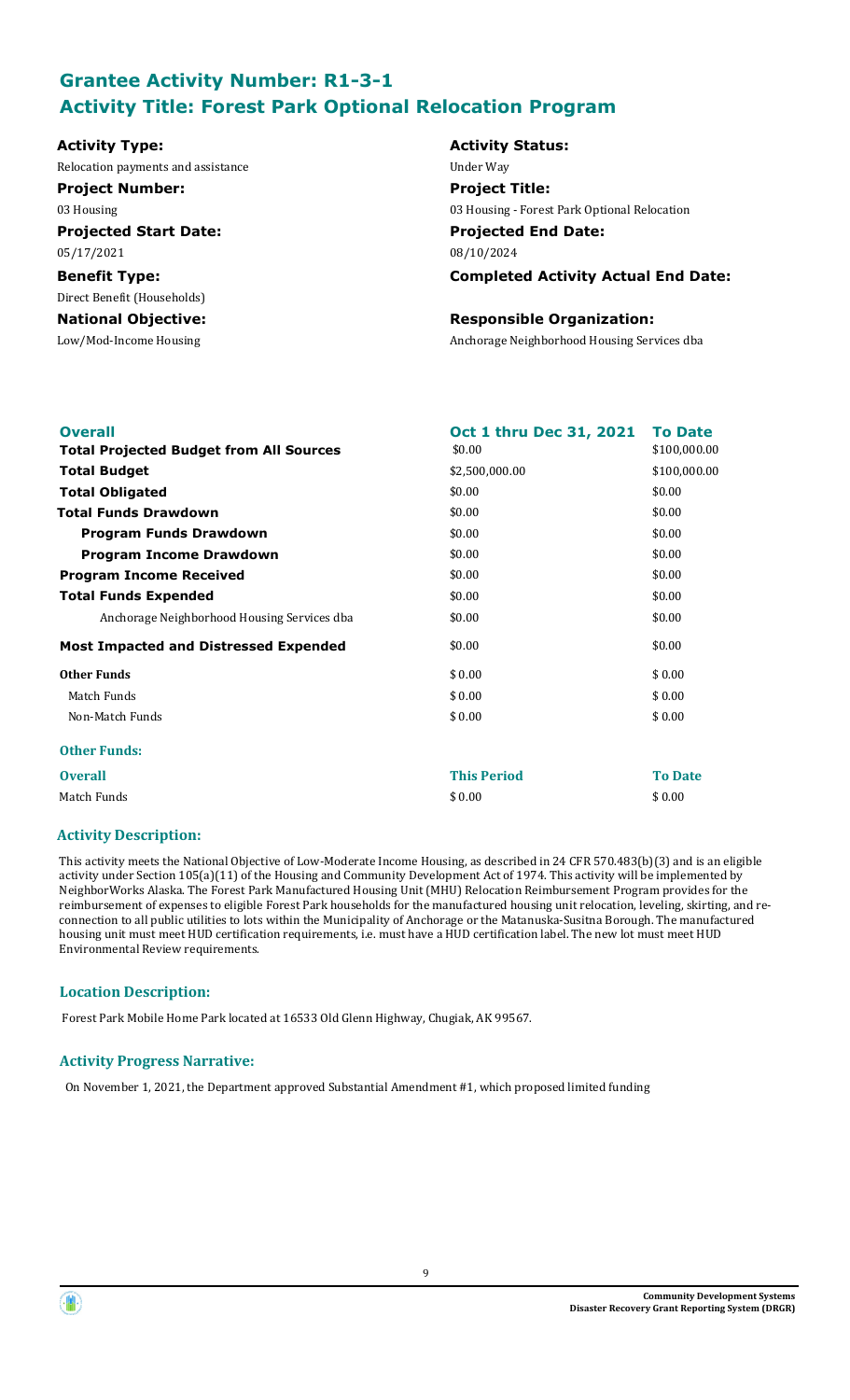use of \$2.5M for the purpose of expediting one program activity, the Forest Park Optional Relocation Program, within the Municipality of Anchorage. Appendix C of the Substantial Amendment is the Birchwood/Chugiak Disaster Recovery Area Affirmatively Furthering Fair Housing (AFFH) Data. This program is compliant with the AFFH goals and objectives. This is the first activity of six approved activities. There is nothing to report for this period.

# **Accomplishments Performance Measures**

|                                         | <b>This Report Period</b> | <b>Cumulative Actual Total / Expected</b> |
|-----------------------------------------|---------------------------|-------------------------------------------|
|                                         | <b>Total</b>              | <b>Total</b>                              |
| <b>Activity funds eligible for DREF</b> | 0                         | 0/0                                       |
| # of Businesses                         | 0                         | 0/0                                       |
| # of Non-business                       | 0                         | 0/1                                       |

# **Beneficiaries Performance Measures**

|                 |   | <b>This Report Period</b> |              |     | <b>Cumulative Actual Total / Expected</b> |              |             |
|-----------------|---|---------------------------|--------------|-----|-------------------------------------------|--------------|-------------|
|                 |   | Mod                       | <b>Total</b> | Low | Mod                                       | <b>Total</b> | $Low/Mod\%$ |
| # of Households |   |                           |              | 0/2 | 0/0                                       | 0/2          |             |
| # Owner         | 0 |                           |              | 0/0 | 0/0                                       | 0/0          |             |
| # Renter        |   |                           |              | 0/2 | 0/0                                       | 0/2          |             |

# **Activity Locations**

# **No Activity Locations found.**

**Other Funding Sources** No Other Funding Sources Found

# **Other Funding Sources Budgeted - Detail**

**No Other Match Funding Sources Found**

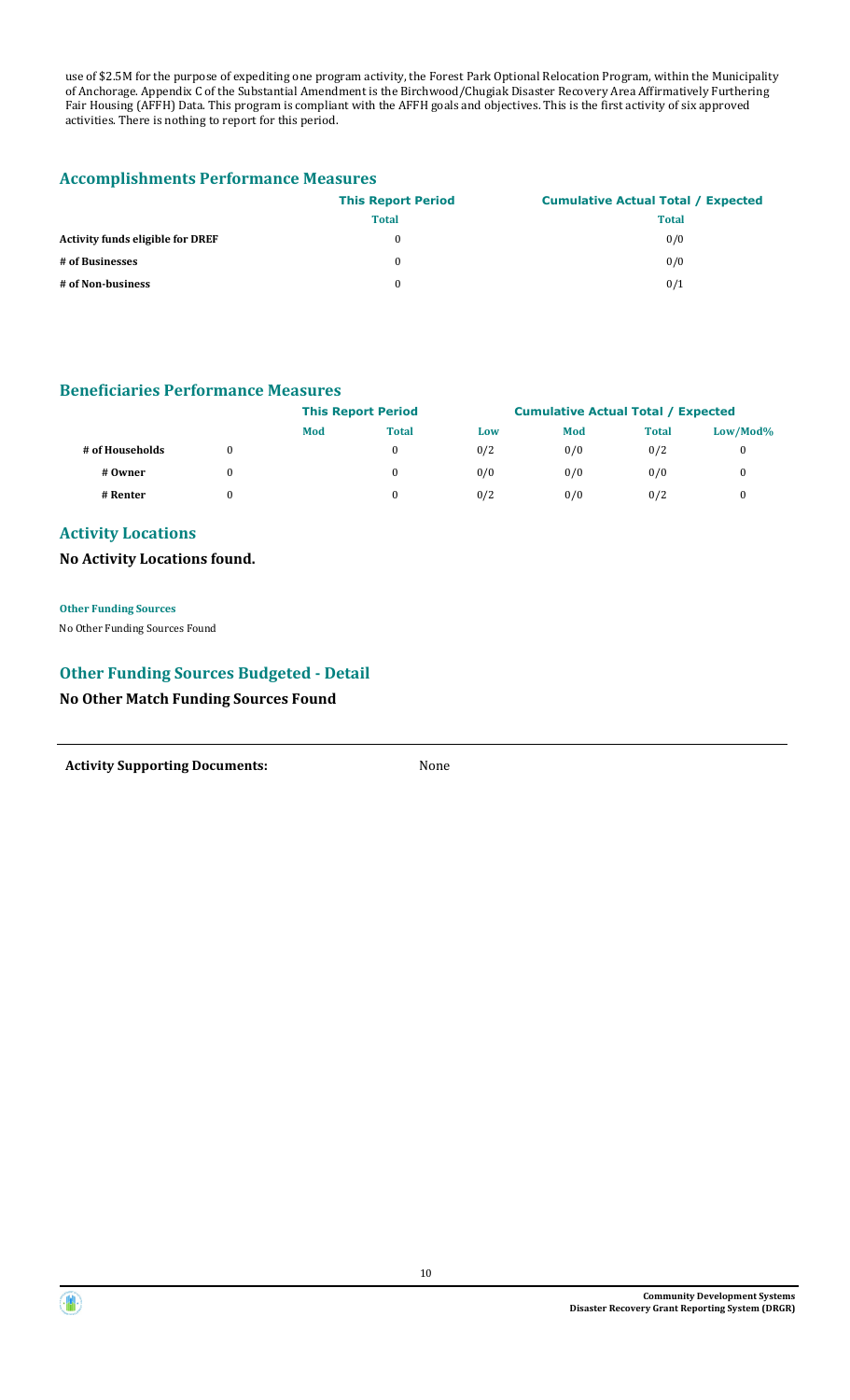# **Grantee Activity Number: R1-3-2 Activity Title: Forest Park Optional Relocation Program**

Relocation payments and assistance **Example 2018** Under Way

**Project Number: Project Title:**

**Projected Start Date: Projected End Date:** 01/03/2022 12/31/2024

Direct Benefit (Households)

# **Activity Type: Activity Status:** 03 Housing 03 Housing - Forest Park Optional Relocation

**Benefit Type: Completed Activity Actual End Date:**

# **National Objective: Responsible Organization:**

Low/Mod Anchorage Neighborhood Housing Services dba

| <b>Overall</b>                                 | <b>Oct 1 thru Dec 31, 2021</b> | <b>To Date</b> |
|------------------------------------------------|--------------------------------|----------------|
| <b>Total Projected Budget from All Sources</b> | \$0.00                         | \$1,000,000.00 |
| <b>Total Budget</b>                            | \$0.00                         | \$1,000,000.00 |
| <b>Total Obligated</b>                         | \$0.00                         | \$0.00         |
| <b>Total Funds Drawdown</b>                    | \$0.00                         | \$0.00         |
| <b>Program Funds Drawdown</b>                  | \$0.00                         | \$0.00         |
| <b>Program Income Drawdown</b>                 | \$0.00                         | \$0.00         |
| <b>Program Income Received</b>                 | \$0.00                         | \$0.00         |
| <b>Total Funds Expended</b>                    | \$0.00                         | \$0.00         |
| Anchorage Neighborhood Housing Services dba    | \$0.00                         | \$0.00         |
| <b>Most Impacted and Distressed Expended</b>   | \$0.00                         | \$0.00         |
| <b>Other Funds</b>                             | \$0.00                         | \$0.00         |
| Match Funds                                    | \$0.00                         | \$0.00         |
| Non-Match Funds                                | \$0.00                         | \$0.00         |
| <b>Other Funds:</b>                            |                                |                |
| <b>Overall</b>                                 | <b>This Period</b>             | <b>To Date</b> |
| Match Funds                                    | \$0.00                         | \$0.00         |
|                                                |                                |                |

# **Activity Description:**

This activity meets the National Objective of Low-Moderate Income Housing, as described in 24 CFR 570.483(b)(3) and is an eligible activity under Section 105(a)(11) of the Housing and Community Development Act of 1974. The activity will provide eligible Forest Park households with up to 24 months of housing assistance. This will be based on fair market rent multiplied by 24 months. The following are the FY2022 Anchorage, AK HUD Metro Fair Market Rents (with utilities): Efficiency: \$877; 1-Bedroom \$948; 2- bedroom \$1,248; 3-bedroom \$1,773, and 4-Bedroom \$2,136. The following are the FY2022 Matanuska-Susitna Borough, AK HUD Metro Fair Market Rents (with utilities): Efficiency: \$744; 1-Bedroom \$789; 2- bedroom \$1,035; 3-bedroom \$1,470, and 4-Bedroom \$1,772.

# **Location Description:**

Eligible households may choose eligible housing units in eligible locations within the Municipality of Anchorage or within the Matanuska-Susitna Borough.



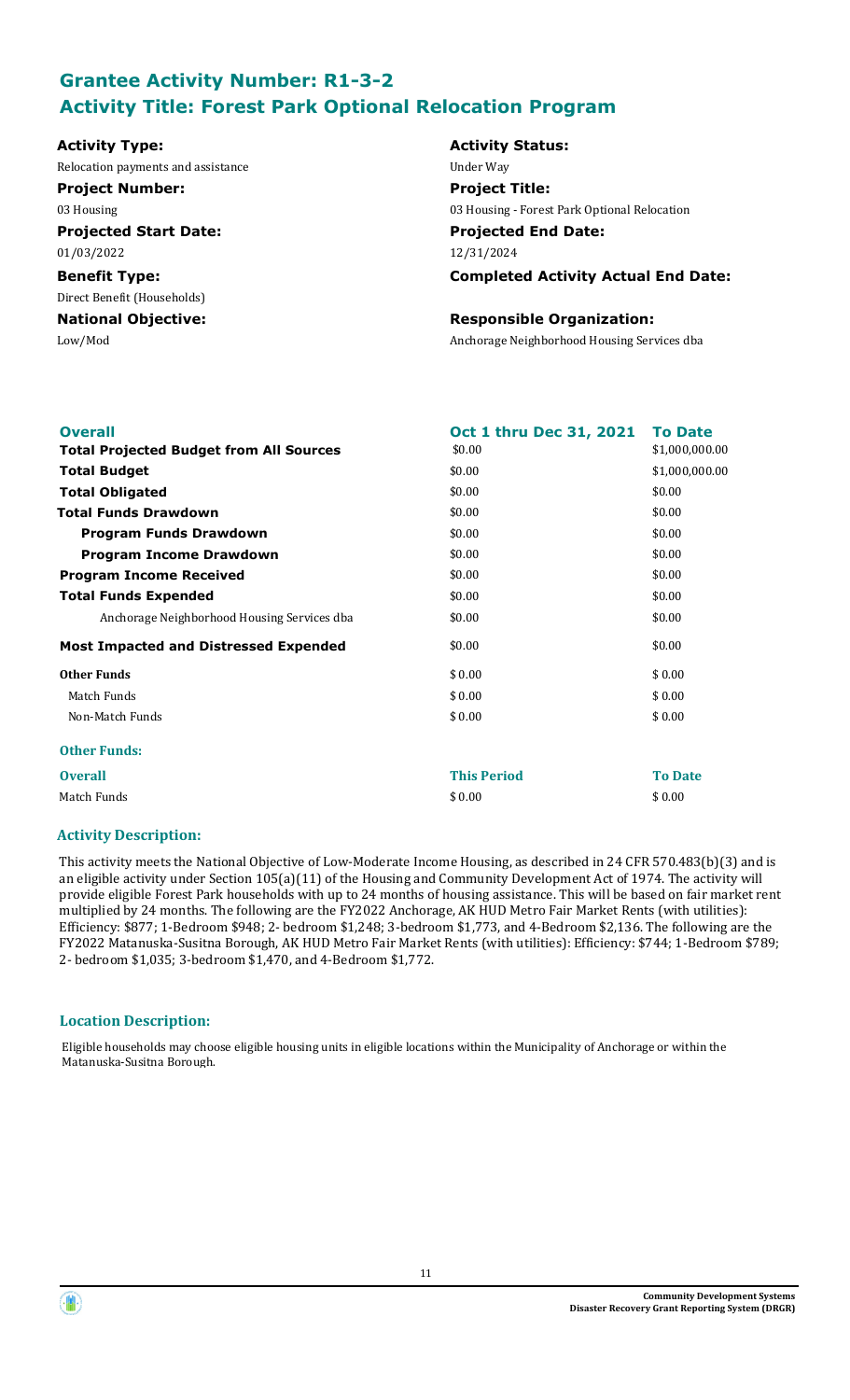### **Activity Progress Narrative:**

On November 1, 2021, the Department approved Substantial Amendment #1, which proposed limited funding use of \$2.5M for the purpose of expediting one program activity, the Forest Park Optional Relocation Program, within the Municipality of Anchorage. Appendix C of the Substantial Amendment is the Birchwood/Chugiak Disaster Recovery Area Affirmatively Furthering Fair Housing (AFFH) Data. This program is compliant with the AFFH goals and objectives. This is the second activity of six approved activities. During this period, DCCED provided technical assistance and program monitoring to NeighborWorks Alaska as NeighborWorks Alaska staff prepared, reviewed, and edited the Forest Park Optional Relocation Program Policies and Procedures Manual and all of the associated forms and files.

# **Accomplishments Performance Measures**

|                                         | <b>This Report Period</b> | <b>Cumulative Actual Total / Expected</b> |
|-----------------------------------------|---------------------------|-------------------------------------------|
|                                         | <b>Total</b>              | <b>Total</b>                              |
| <b>Activity funds eligible for DREF</b> | 0                         | 0/0                                       |
| # of Businesses                         | 0                         | 0/0                                       |
| # of Non-business                       | 0                         | 0/1                                       |

|                         | <b>This Report Period</b> | <b>Cumulative Actual Total / Expected</b> |
|-------------------------|---------------------------|-------------------------------------------|
|                         | <b>Total</b>              | <b>Total</b>                              |
| # of Housing Units      | $\theta$                  | 0/35                                      |
| # of Multifamily Units  | 0                         | 0/0                                       |
| # of Singlefamily Units | 0                         | 0/35                                      |

# **Beneficiaries Performance Measures**

|                 |   | <b>This Report Period</b> |              |      | <b>Cumulative Actual Total / Expected</b> |              |             |
|-----------------|---|---------------------------|--------------|------|-------------------------------------------|--------------|-------------|
|                 |   | Mod                       | <b>Total</b> | Low  | Mod                                       | <b>Total</b> | $Low/Mod\%$ |
| # of Households | 0 |                           | 0            | 0/35 | 0/0                                       | 0/35         | 0           |
| # Owner         | 0 |                           |              | 0/0  | 0/0                                       | 0/0          |             |
| # Renter        | 0 |                           |              | 0/35 | 0/0                                       | 0/35         |             |

# **Activity Locations**

# **No Activity Locations found.**

**Other Funding Sources** No Other Funding Sources Found

# **Other Funding Sources Budgeted - Detail**

# **No Other Match Funding Sources Found**

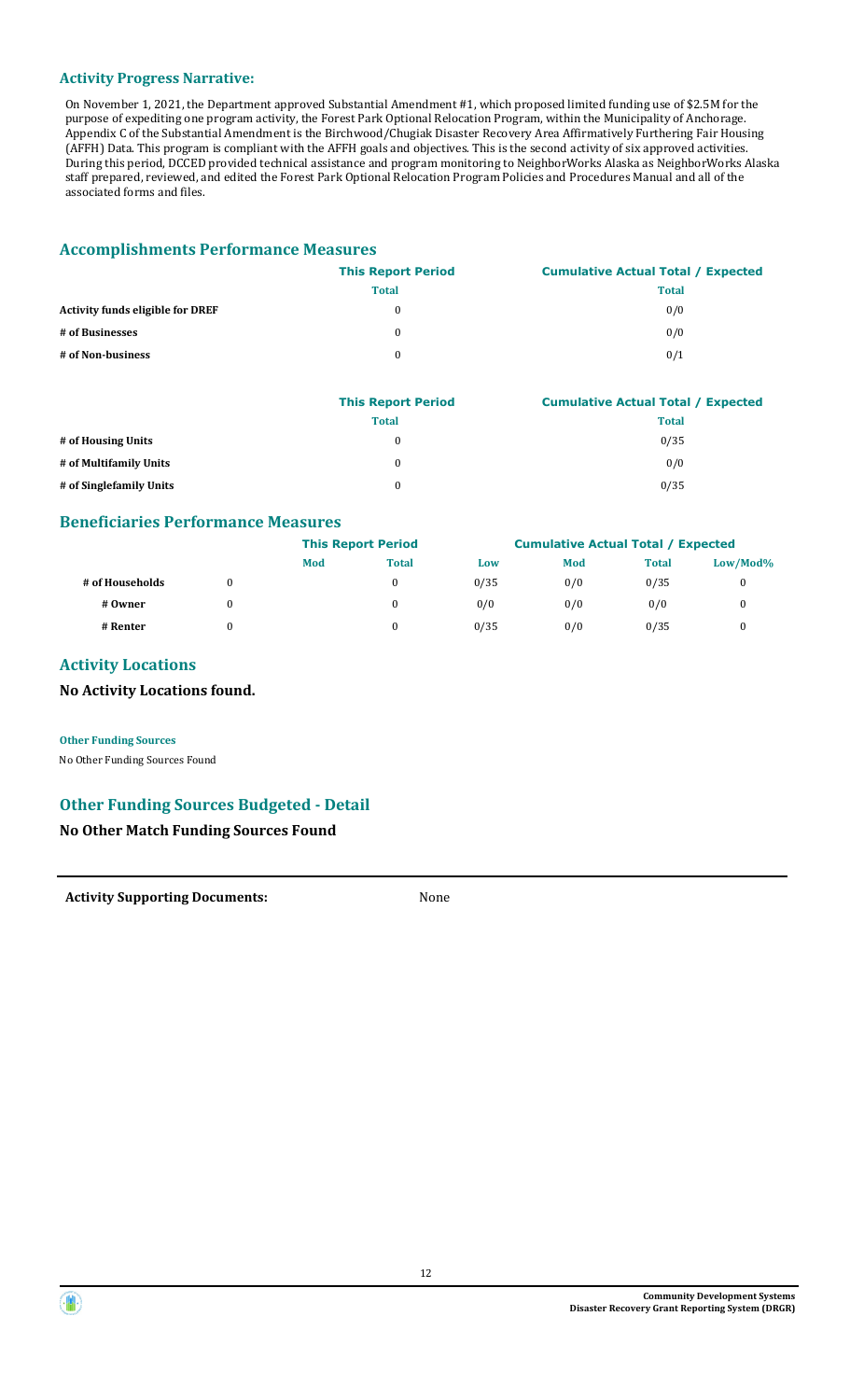# **Grantee Activity Number: R1-3-3 Activity Title: Forest Park Optional Relocation Program**

Homeownership Assistance to low- and moderate-income Under Way

**Project Number: Project Title:**

01/03/2022 12/31/2024

Direct Benefit (Households)

# **Activity Type: Activity Status:**

03 Housing 03 Housing - Forest Park Optional Relocation

**Projected Start Date: Projected End Date:**

**Benefit Type: Completed Activity Actual End Date:**

# **National Objective: Responsible Organization:**

Low/Mod-Income Housing Anchorage Neighborhood Housing Services dba

| <b>Overall</b>                                 | Oct 1 thru Dec 31, 2021 | <b>To Date</b> |
|------------------------------------------------|-------------------------|----------------|
| <b>Total Projected Budget from All Sources</b> | \$0.00                  | \$600,000.00   |
| <b>Total Budget</b>                            | \$0.00                  | \$600,000.00   |
| <b>Total Obligated</b>                         | \$0.00                  | \$0.00         |
| <b>Total Funds Drawdown</b>                    | \$0.00                  | \$0.00         |
| Program Funds Drawdown                         | \$0.00                  | \$0.00         |
| <b>Program Income Drawdown</b>                 | \$0.00                  | \$0.00         |
| <b>Program Income Received</b>                 | \$0.00                  | \$0.00         |
| <b>Total Funds Expended</b>                    | \$0.00                  | \$0.00         |
| Anchorage Neighborhood Housing Services dba    | \$0.00                  | \$0.00         |
| <b>Most Impacted and Distressed Expended</b>   | \$0.00                  | \$0.00         |
| <b>Other Funds</b>                             | \$0.00                  | \$0.00         |
| Match Funds                                    | \$0.00                  | \$0.00         |
| Non-Match Funds                                | \$0.00                  | \$0.00         |
| <b>Other Funds:</b>                            |                         |                |
| <b>Overall</b>                                 | <b>This Period</b>      | <b>To Date</b> |
| Match Funds                                    | \$0.00                  | \$0.00         |

# **Activity Description:**

This activity meets the National Objective of Low-Moderate Income Housing, as described in 24 CFR 570.483(b)(3) and is an eligible activity under Section 105(a)(24) of the Housing and Community Development Act of 1974. The activity intends to allow eligible, credit qualified, Forest Park households to use up to \$50,000 for a down payment for the purchase of a New Type I/II Manufactured Housing Unit located in a mobile home park within the Municipality of Anchorage or the Matanuska-Susitna Borough. The new lot must meet HUD Environmental Review requirements. The Loan Amount cannot exceed the Maximum Alaska Housing Finance Corporation (AHFC) Mortgage Limit for a New Type I/II Manufactured Housing Unit located in a mobile home park. When a household identifies a new Type I/II manufactured housing unit and an AHFC approved Federal Deposit Insurance Corporation (FDIC) insured lender is willing to provide a mortgage for the purchase of the identified manufactured housing unit, the Program will provide up to \$50,000 at closing through a licensed title company. A home inspection performed by a qualified firm and an appraisal may be required prior to closing. This Program is voluntary.

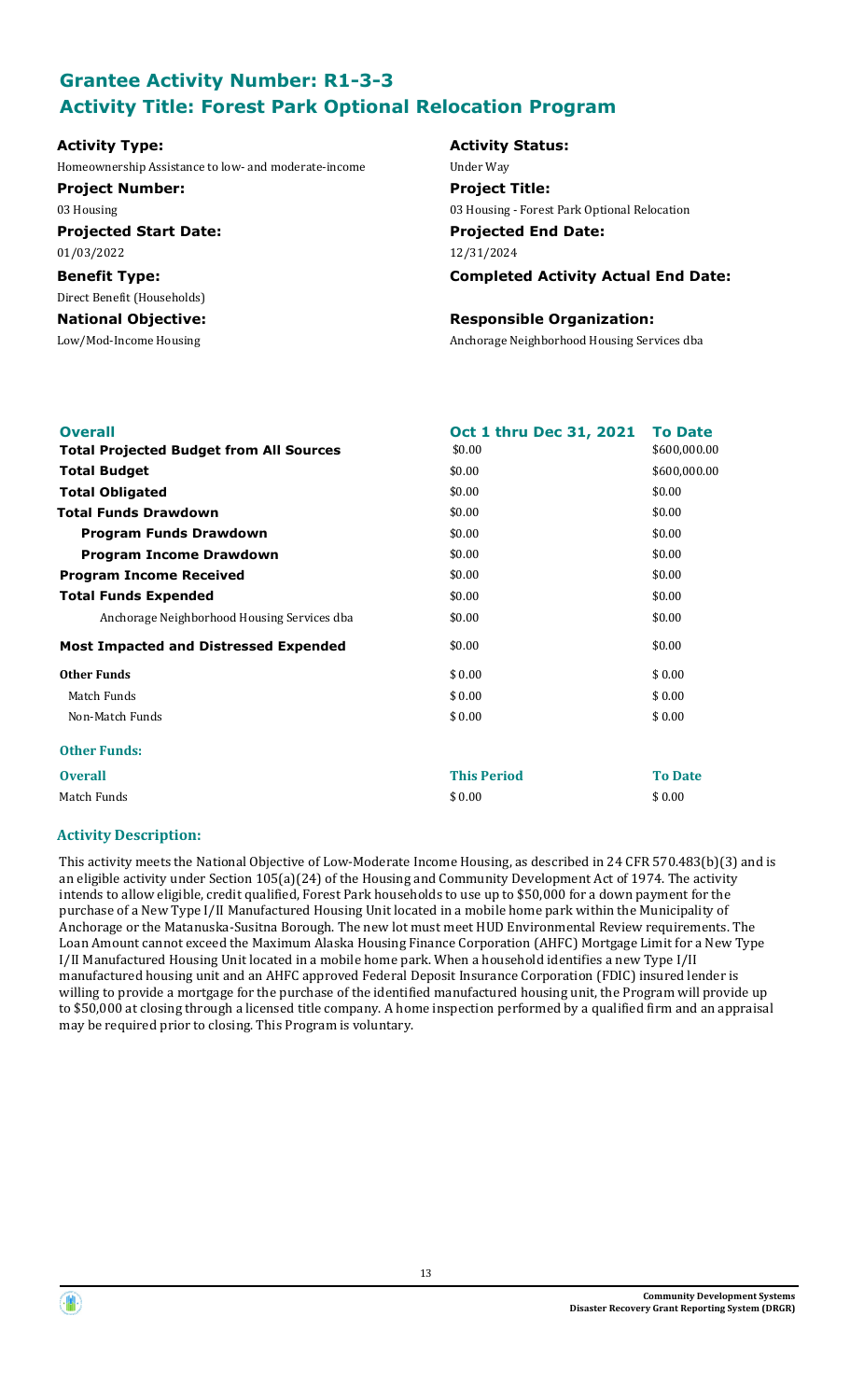# **Location Description:**

Eligible households may purchase eligible Manufactured Housing Units in eligible locations within the Municipality of Anchorage or the Matanuska-Susitna Borough.

### **Activity Progress Narrative:**

On November 1, 2021, the Department approved Substantial Amendment #1, which proposed limited funding use of \$2.5M for the purpose of expediting one program activity, the Forest Park Optional Relocation Program, within the Municipality of Anchorage. Appendix C of the Substantial Amendment is the Birchwood/Chugiak Disaster Recovery Area Affirmatively Furthering Fair Housing (AFFH) Data. This program is compliant with the AFFH goals and objectives. This is the third activity of six approved activities. There is nothing to report for this period.

# **Accomplishments Performance Measures**

|                         | <b>This Report Period</b> | <b>Cumulative Actual Total / Expected</b> |
|-------------------------|---------------------------|-------------------------------------------|
|                         | <b>Total</b>              | <b>Total</b>                              |
| # of Housing Units      | 0                         | 0/12                                      |
| # of Multifamily Units  | 0                         | 0/0                                       |
| # of Singlefamily Units | 0                         | 0/12                                      |

# **Beneficiaries Performance Measures**

|                 | <b>This Report Period</b> |              | <b>Cumulative Actual Total / Expected</b> |     |              |          |
|-----------------|---------------------------|--------------|-------------------------------------------|-----|--------------|----------|
|                 | Mod                       | <b>Total</b> | Low                                       | Mod | <b>Total</b> | Low/Mod% |
| # of Households |                           |              | 0/12                                      | 0/0 | 0/12         |          |
| # Owner         |                           |              | 0/12                                      | 0/0 | 0/12         |          |

# **Activity Locations**

# **No Activity Locations found.**

**Other Funding Sources**

No Other Funding Sources Found

# **Other Funding Sources Budgeted - Detail**

# **No Other Match Funding Sources Found**

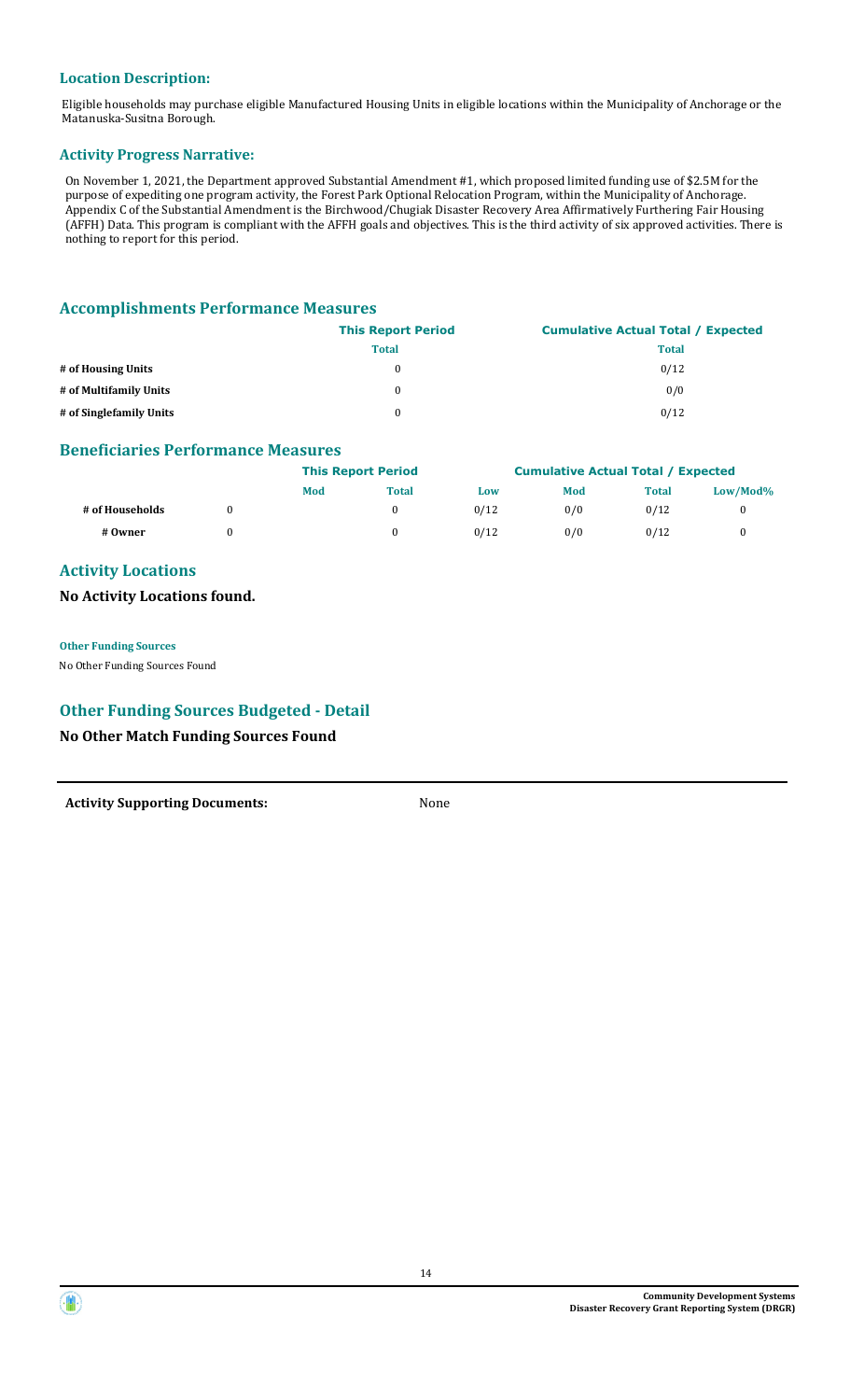# **Grantee Activity Number: R1-3-4 Activity Title: Forest Park Optional Relocation Program**

Homeownership Assistance to low- and moderate-income Under Way

**Project Number: Project Title:**

01/03/2022 12/31/2024

Direct Benefit (Households)

# **Activity Type: Activity Status:**

03 Housing 03 Housing - Forest Park Optional Relocation

**Projected Start Date: Projected End Date:**

**Benefit Type: Completed Activity Actual End Date:**

# **National Objective: Responsible Organization:**

Low/Mod-Income Housing Anchorage Neighborhood Housing Services dba

| Oct 1 thru Dec 31, 2021 | <b>To Date</b> |
|-------------------------|----------------|
| \$0.00                  | \$250,000.00   |
| \$0.00                  | \$250,000.00   |
| \$0.00                  | \$0.00         |
| \$0.00                  | \$0.00         |
| \$0.00                  | \$0.00         |
| \$0.00                  | \$0.00         |
| \$0.00                  | \$0.00         |
| \$0.00                  | \$0.00         |
| \$0.00                  | \$0.00         |
| \$0.00                  | \$0.00         |
| \$0.00                  | \$0.00         |
| \$0.00                  | \$0.00         |
| \$0.00                  | \$0.00         |
|                         |                |
| <b>This Period</b>      | <b>To Date</b> |
| \$0.00                  | \$0.00         |
|                         |                |

### **Activity Description:**

This activity meets the National Objective of Low-Moderate Income Housing, as described in 24 CFR 570.483(b)(3) and is an eligible activity under Section 105(a)(24) of the Housing and Community Development Act of 1974. The activity intends to allow eligible, credit-qualified, Forest Park households to use up to \$50,000 for down payment assistance for the purchase of a traditional "stick built" single family house, condominium, or townhouse. The Purchase Price cannot exceed the currrent Maximum Federal Housing Administration (FHA) Mortgage Limit for a Single-Family House within the Municipality of Anchorage or the Matanuska-Susitna Borough, which is \$450,800. When a household identifies a new home and an Alaska Housing Finance Corporation (AHFC) approved Federal Deposit Insurance Corporation (FDIC) insured lender is willing to provide a mortgage for the purchase of the identified home, the Program will provide up to \$50,000 at closing through a licensed title company. A home inspection performed by a qualified firm and an appraisal may be required prior to closing. This Program is voluntary.

# **Location Description:**

Eligible households may choose to purchase eligible housing units in eligible locations within the Municipality of Anchorage or the Matanuska-Susitna Borough.

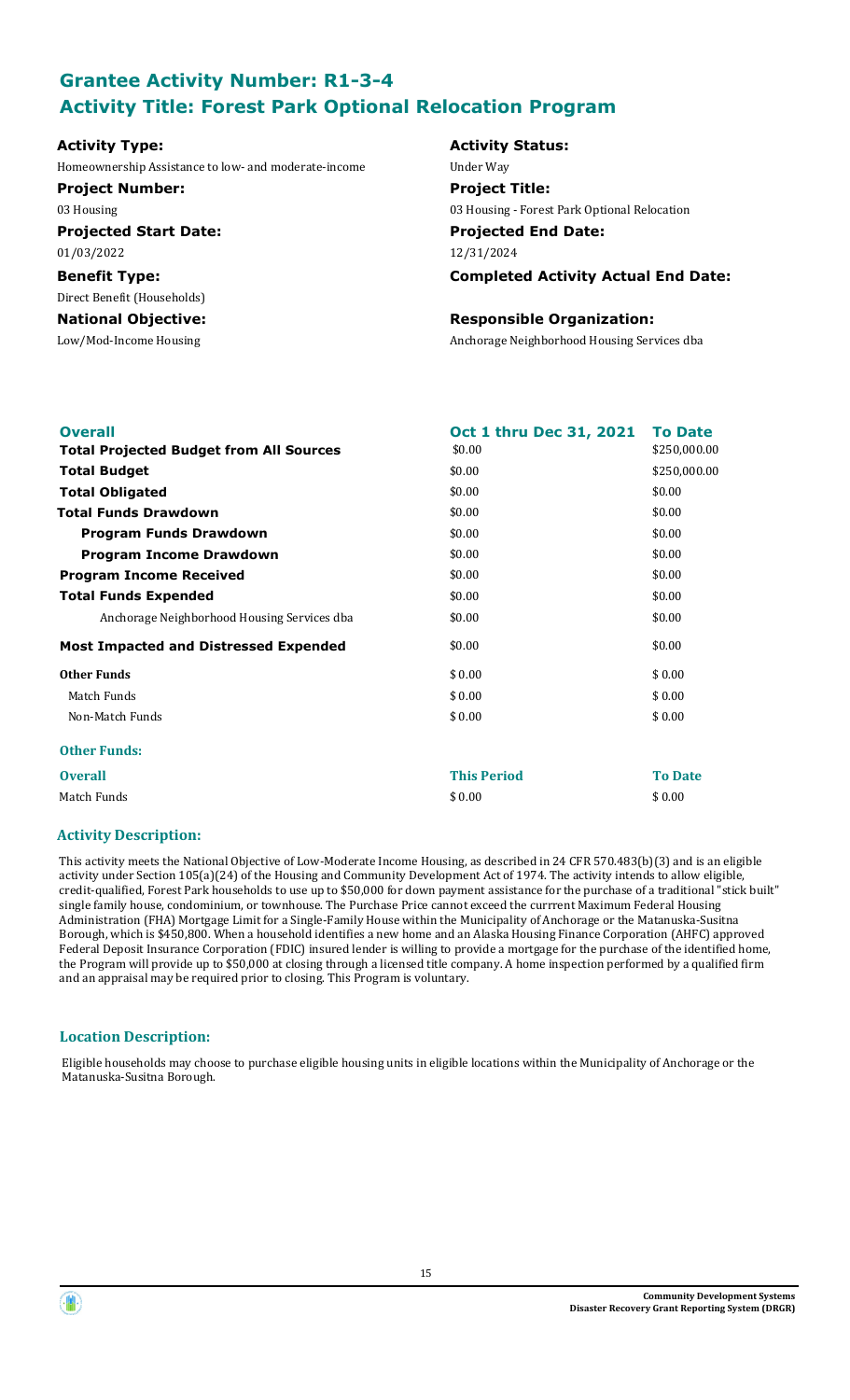### **Activity Progress Narrative:**

On November 1, 2021, the Department approved Substantial Amendment #1, which proposed limited funding use of \$2.5M for the purpose of expediting one program activity, the Forest Park Optional Relocation Program, within the Municipality of Anchorage. Appendix C of the Substantial Amendment is the Birchwood/Chugiak Disaster Recovery Area Affirmatively Furthering Fair Housing (AFFH) Data. This program is compliant with the AFFH goals and objectives. This is the fourth activity of six approved activities. There is nothing to report for this period.

# **Accomplishments Performance Measures**

|                         | <b>This Report Period</b> | <b>Cumulative Actual Total / Expected</b> |
|-------------------------|---------------------------|-------------------------------------------|
|                         | <b>Total</b>              | <b>Total</b>                              |
| # of Housing Units      | $\theta$                  | 0/5                                       |
| # of Multifamily Units  | $\theta$                  | 0/0                                       |
| # of Singlefamily Units | $\Omega$                  | 0/5                                       |

# **Beneficiaries Performance Measures**

|                 | <b>This Report Period</b> |              | <b>Cumulative Actual Total / Expected</b> |     |              |             |
|-----------------|---------------------------|--------------|-------------------------------------------|-----|--------------|-------------|
|                 | Mod                       | <b>Total</b> | Low                                       | Mod | <b>Total</b> | $Low/Mod\%$ |
| # of Households |                           |              | 0/5                                       | 0/0 | 0/5          |             |
| # Owner         |                           |              | 0/5                                       | 0/0 | 0/5          |             |

# **Activity Locations**

# **No Activity Locations found.**

**Other Funding Sources** No Other Funding Sources Found

# **Other Funding Sources Budgeted - Detail**

# **No Other Match Funding Sources Found**



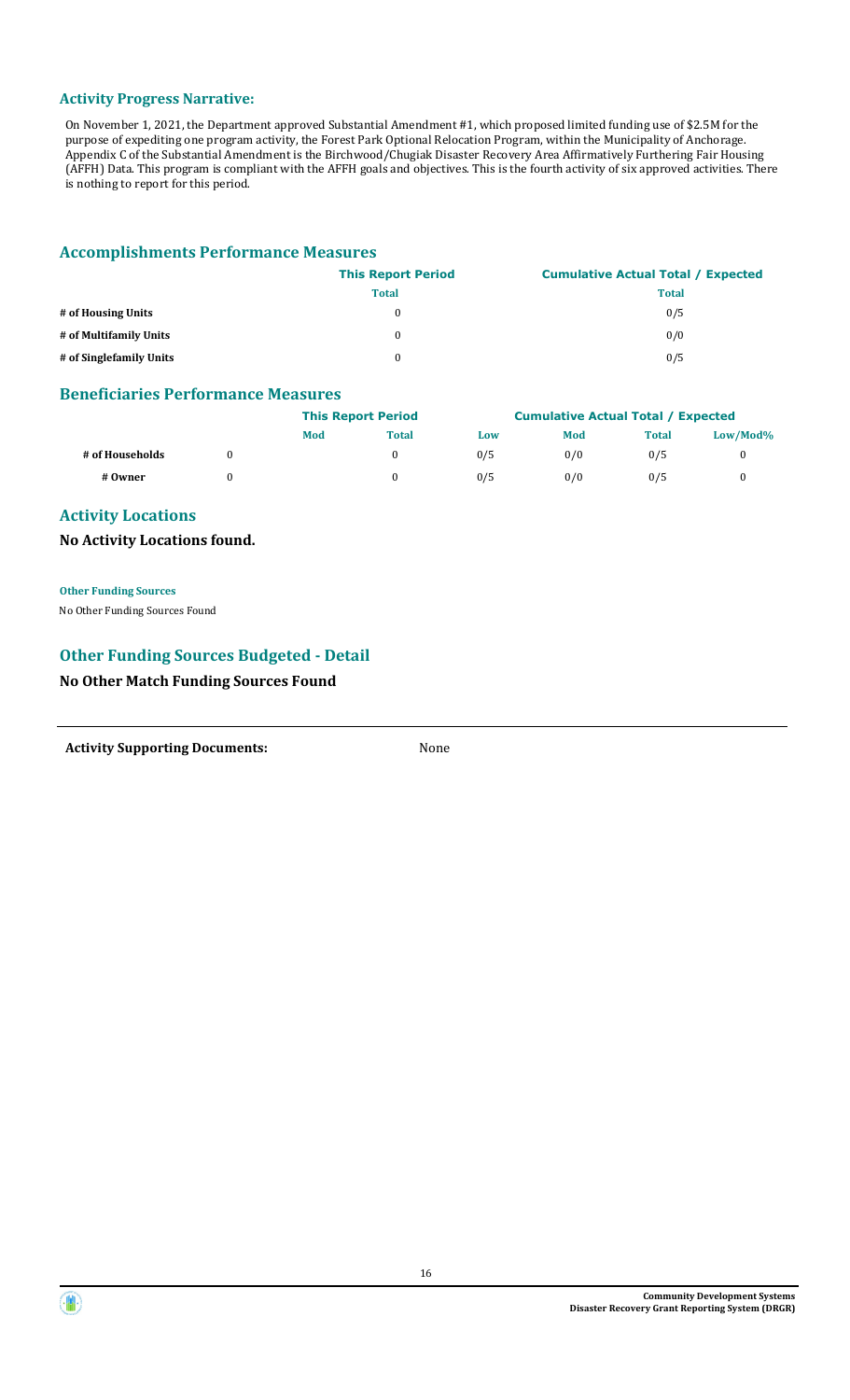# **Grantee Activity Number: R1-3-5 Activity Title: Forest Park Optional Relocation Program**

Relocation payments and assistance Under Way

**Projected Start Date: Projected End Date:** 01/03/2022 12/31/2024

Direct Benefit (Households)

# **Activity Type: Activity Status: Project Number: Project Title:** 03 Housing 03 Housing - Forest Park Optional Relocation

**Benefit Type: Completed Activity Actual End Date:**

# **National Objective: Responsible Organization:**

Low/Mod-Income Housing Anchorage Neighborhood Housing Services dba

| <b>Overall</b>                                 | <b>Oct 1 thru Dec 31, 2021</b> | <b>To Date</b> |
|------------------------------------------------|--------------------------------|----------------|
| <b>Total Projected Budget from All Sources</b> | \$0.00                         | \$50,000.00    |
| <b>Total Budget</b>                            | \$0.00                         | \$50,000.00    |
| <b>Total Obligated</b>                         | \$0.00                         | \$0.00         |
| <b>Total Funds Drawdown</b>                    | \$0.00                         | \$0.00         |
| <b>Program Funds Drawdown</b>                  | \$0.00                         | \$0.00         |
| <b>Program Income Drawdown</b>                 | \$0.00                         | \$0.00         |
| <b>Program Income Received</b>                 | \$0.00                         | \$0.00         |
| <b>Total Funds Expended</b>                    | \$0.00                         | \$0.00         |
| Anchorage Neighborhood Housing Services dba    | \$0.00                         | \$0.00         |
| <b>Most Impacted and Distressed Expended</b>   | \$0.00                         | \$0.00         |
| <b>Other Funds</b>                             | \$0.00                         | \$0.00         |
| Match Funds                                    | \$0.00                         | \$0.00         |
| Non-Match Funds                                | \$0.00                         | \$0.00         |
| <b>Other Funds:</b>                            |                                |                |
| <b>Overall</b>                                 | <b>This Period</b>             | <b>To Date</b> |
| Match Funds                                    | \$0.00                         | \$0.00         |
|                                                |                                |                |

# **Activity Description:**

As allowed in 86 FR 40227, effective 8/26/2021, NeighborWorks Alaska will determine the number of rooms in each manufactured housing unit/mobile home and calculate the amount of a fixed payment for moving expenses available for each household.

# **Location Description:**

Eligible households may choose to move to eligible housing in eligible locations within the Municipality of Anchorage or the Matanuska-Susitna Borough.

### **Activity Progress Narrative:**

On November 1, 2021, the Department approved Substantial Amendment #1, which proposed limited funding use of \$2.5M for the purpose of expediting one program activity, the Forest Park Optional Relocation Program, within the Municipality of Anchorage. Appendix C of the Substantial Amendment is the Birchwood/Chugiak Disaster Recovery Area Affirmatively Furthering Fair Housing (AFFH) Data. This program is compliant with the AFFH goals and objectives. This is the fifth activity of six approved activities. There is nothing to report for this period.



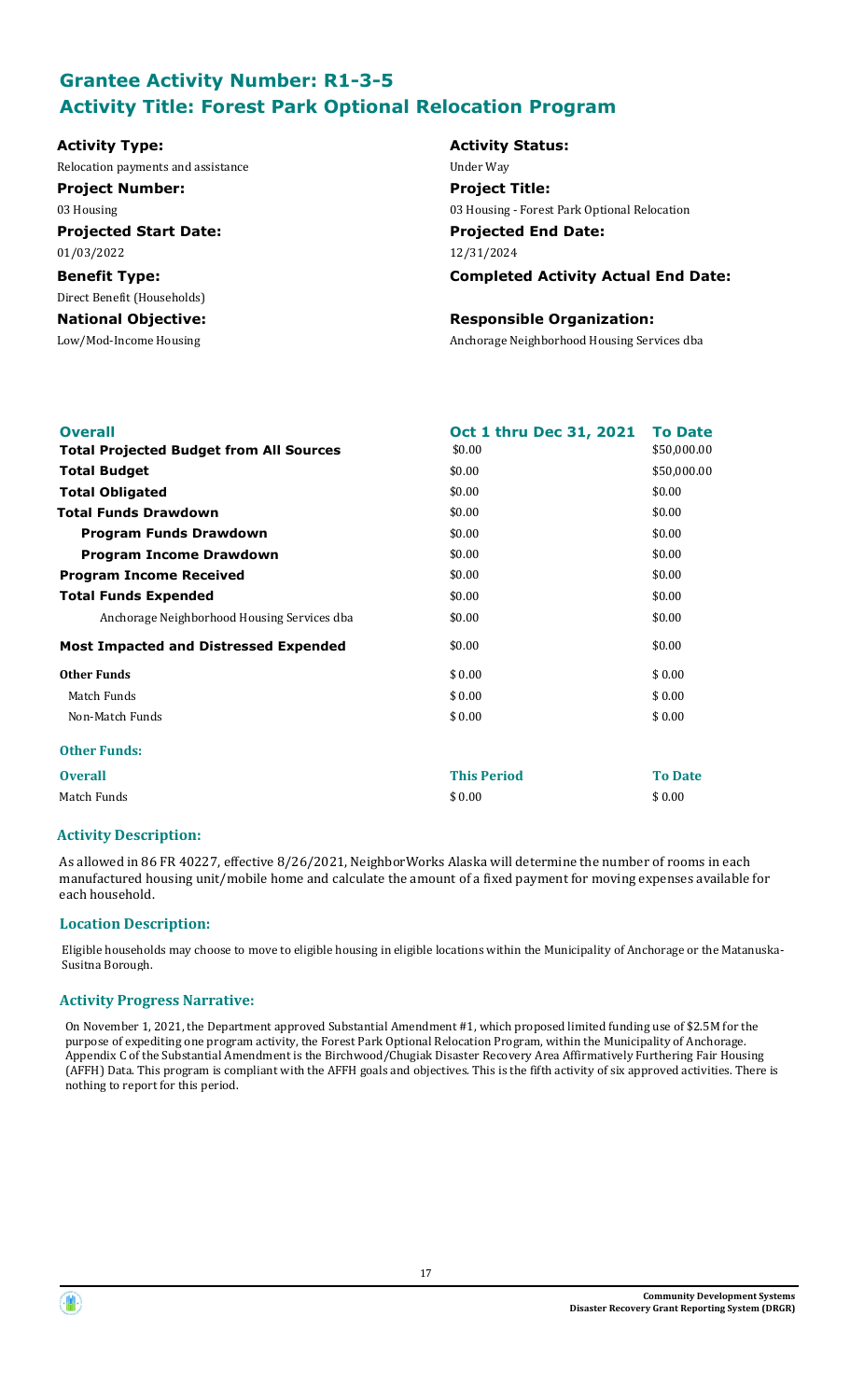# **Accomplishments Performance Measures**

# **No Accomplishments Performance Measures**

### **Beneficiaries Performance Measures**

|                 | <b>This Report Period</b> |              | <b>Cumulative Actual Total / Expected</b> |     |              |              |
|-----------------|---------------------------|--------------|-------------------------------------------|-----|--------------|--------------|
|                 | Mod                       | <b>Total</b> | Low                                       | Mod | <b>Total</b> | $Low/Mod\%$  |
| # of Households |                           | $\bf{0}$     | 0/35                                      | 0/0 | 0/35         | 0            |
| # Owner         |                           | $\bf{0}$     | 0/0                                       | 0/0 | 0/0          | 0            |
| # Renter        |                           | $\bf{0}$     | 0/35                                      | 0/0 | 0/35         | $\mathbf{0}$ |

# **Activity Locations**

# **No Activity Locations found.**

**Other Funding Sources** No Other Funding Sources Found

# **Other Funding Sources Budgeted - Detail**

# **No Other Match Funding Sources Found**

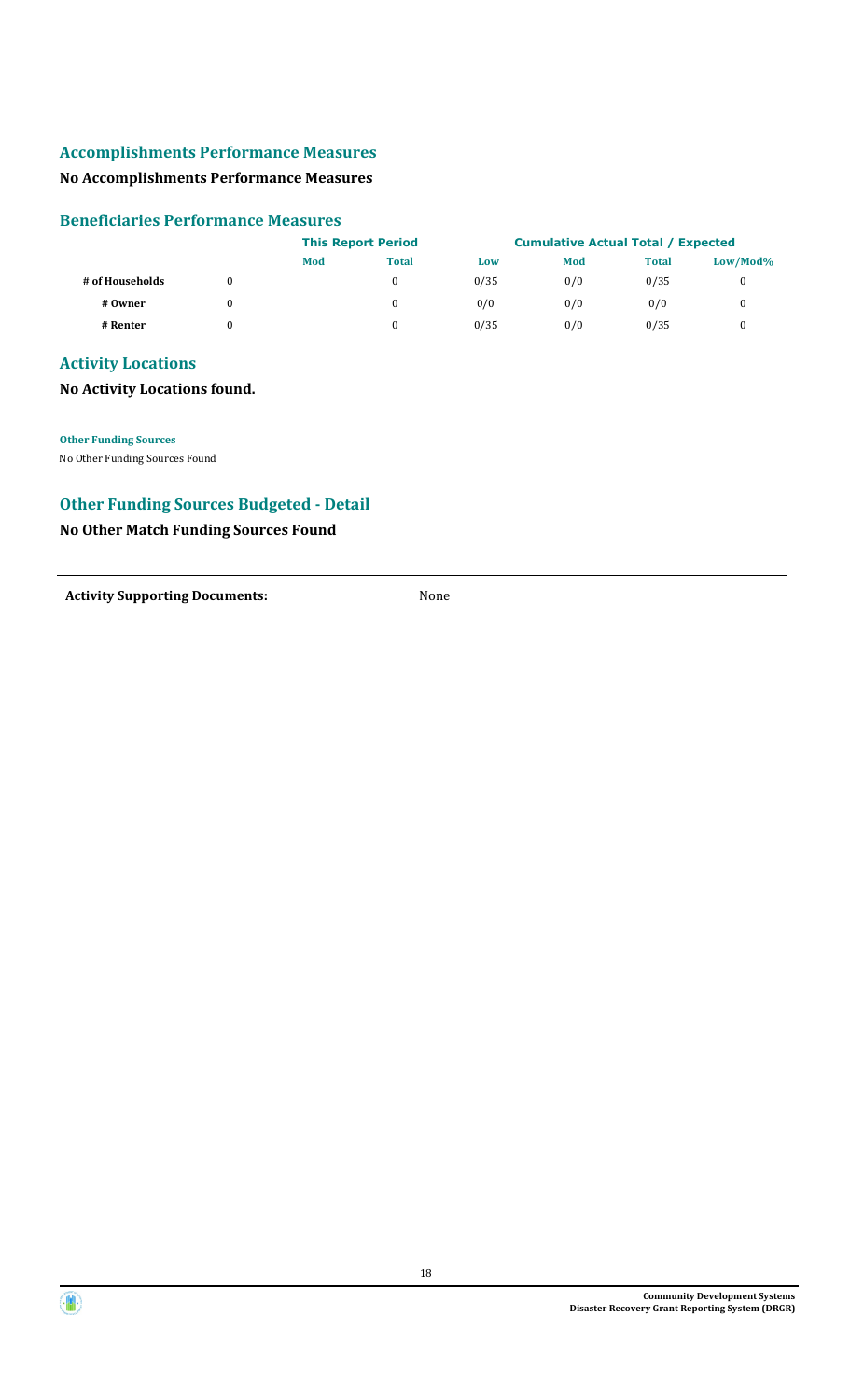# **Grantee Activity Number: R1-3-6 Activity Title: Forest Park Optional Relocation Program**

**Activity Type: Activity Status:** Clearance and Demolition **Planned Project Number: Project Title:** 03 Housing 03 Housing - Forest Park Optional Relocation **Projected Start Date: Projected End Date:** 05/01/2022 12/31/2024 **Benefit Type: Completed Activity Actual End Date:** N/A **National Objective: Responsible Organization:** Slums and Blight Anchorage Neighborhood Housing Services dba

| <b>Overall</b>                                 | Oct 1 thru Dec 31, 2021 | <b>To Date</b> |
|------------------------------------------------|-------------------------|----------------|
| <b>Total Projected Budget from All Sources</b> | \$0.00                  | \$500,000.00   |
| <b>Total Budget</b>                            | \$0.00                  | \$500,000.00   |
| <b>Total Obligated</b>                         | \$0.00                  | \$0.00         |
| <b>Total Funds Drawdown</b>                    | \$0.00                  | \$0.00         |
| <b>Program Funds Drawdown</b>                  | \$0.00                  | \$0.00         |
| <b>Program Income Drawdown</b>                 | \$0.00                  | \$0.00         |
| <b>Program Income Received</b>                 | \$0.00                  | \$0.00         |
| <b>Total Funds Expended</b>                    | \$0.00                  | \$0.00         |
| Anchorage Neighborhood Housing Services dba    | \$0.00                  | \$0.00         |
| <b>Most Impacted and Distressed Expended</b>   | \$0.00                  | \$0.00         |
| <b>Other Funds</b>                             | \$0.00                  | \$0.00         |
| Match Funds                                    | \$0.00                  | \$0.00         |
| Non-Match Funds                                | \$0.00                  | \$0.00         |
| <b>Other Funds:</b>                            |                         |                |
| <b>Overall</b>                                 | <b>This Period</b>      | <b>To Date</b> |
| Match Funds                                    | \$0.00                  | \$0.00         |

### **Activity Description:**

This activity meets the National Objective of addressing slums or blight on a spot basis, as described in 24 CFR 570.483(c)(2) and is an eligible activity under Section 105(a)(4) of the Housing and Community Development Act of 1974. In the Notice of Violation, dated October 27, 2020, the Building Code Enforcement Official from the Municipality of Anchorage "determined that all mobile homes meet the Dangerous Building definition #15 - Whenever a building or structure, used or intended to be used for dwelling purposes, because of inadequate maintenance, dilapidation, decay, damage, faulty construction or arrangement, inadequate light, air, or sanitation facilities, or otherwise is determined by the code official to be unsanitary, unfit for human occupancy or in such a condition it is likely to cause sickness or disease." A designated partner may implement the Clearance and Demolition Phase of the Forest Park Optional Relocation Program through a subrecipient agreement with DCCED. The activity may clear and demolish all 35 earthquakeimpacted/damaged manufactured housing units/mobile homes and mitigate any potential environmental liability of the tenants. This is a Program direct cost. The clearance and demolition activity must be environmentally cleared prior to any work taking place on the site.

# **Location Description:**